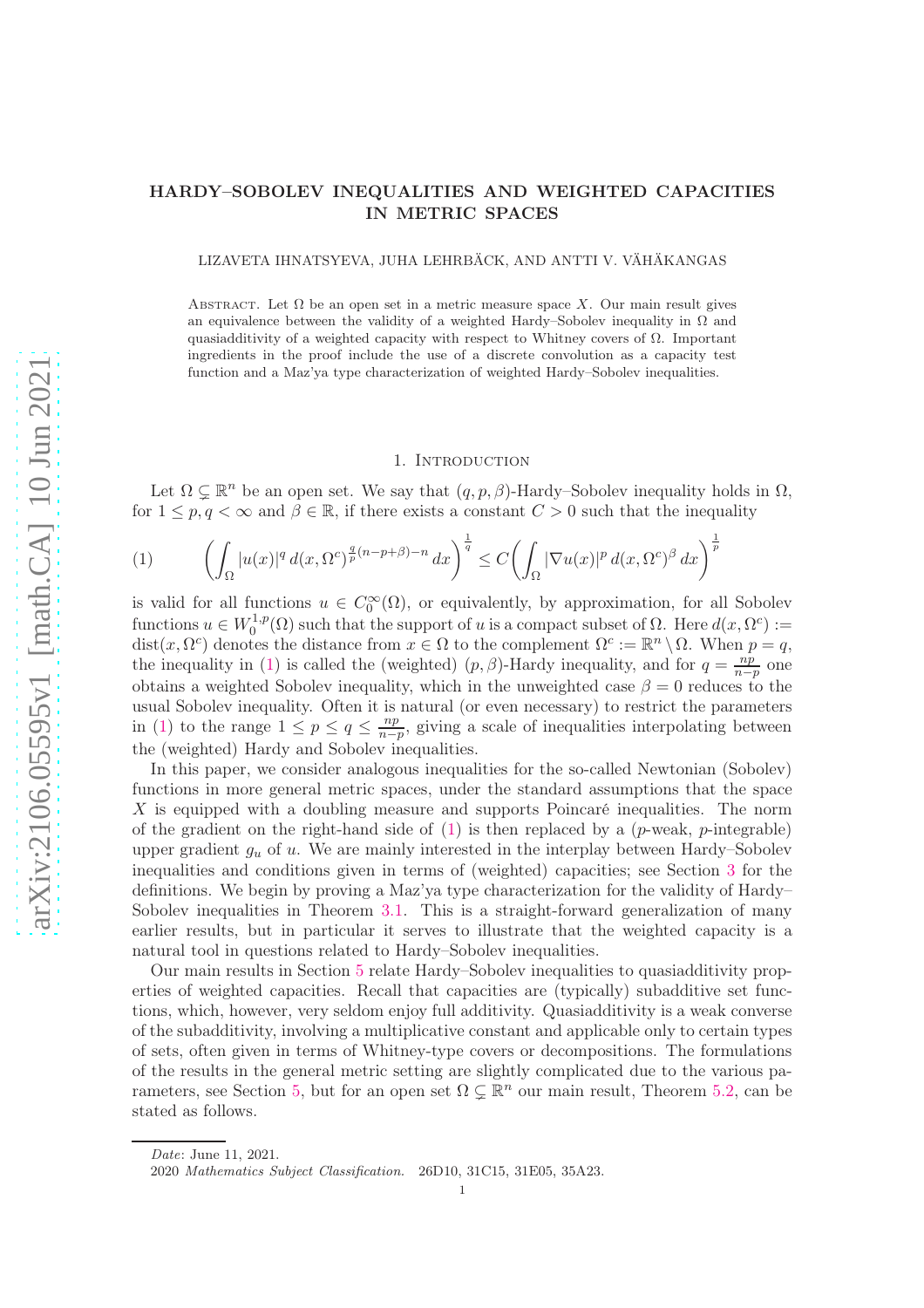<span id="page-1-0"></span>Theorem 1.1. Let  $1 < p \leq q \leq \frac{np}{n-p}$  $\frac{np}{n-p}$  and  $\beta \in \mathbb{R}$ , and let  $\mathcal{W}_c(\Omega) = \{B_i : i \in \mathbb{N}\}\$  be a cover of an open set  $\Omega \subsetneq \mathbb{R}^n$  by Whitney balls  $B_i = B(x_i, cd(x_i, \Omega^c))$ , with  $0 < c < 1/53$ . Then the following conditions are equivalent:

- <span id="page-1-1"></span>(i) Hardy–Sobolev inequality [\(1\)](#page-0-0) holds in  $\Omega$ .
- (ii) There exist constants  $C_1$  and  $C_2$  such that the weighted relative capacity satisfies the quasiadditivity property

$$
\sum_{i=1}^{\infty} \operatorname{cap}_{p,\beta}(E \cap B_i, \Omega)^{\frac{q}{p}} \le C_1 \operatorname{cap}_{p,\beta}(E, \Omega)^{\frac{q}{p}},
$$

for all sets  $E \in \Omega$ , and the capacity lower bound

$$
cap_{p,\beta}(B_i,\Omega) \ge C_2 d(x_i,\Omega^c)^{n+\beta-p}
$$

holds for every  $i \in \mathbb{N}$ .

Above, we write  $E \in \Omega$  if the closure  $\overline{E}$  is a compact subset of  $\Omega$ . For such sets, the weighted relative capacity is defined by setting

$$
\operatorname{cap}_{p,\beta}(E,\Omega) := \inf_{u} \int_{\Omega} |\nabla u(x)|^p \, d(x,\Omega^c)^{\beta} \, dx,
$$

where the infimum is taken over all quasicontinuous representatives of  $u \in W_0^{1,p}$  $_{0}^{\prime 1,p}(\Omega)$  such that  $u(x) \geq 1$  for all  $x \in E$  and u has a compact support in  $\Omega$ .

The case  $\beta = 0$  of Theorem [1.1,](#page-1-0) but with respect to Whitney cube decompositions, was established in  $[14,$  Theorem 10.52. The constant  $1/53$  in the statement of Theorem [1.1](#page-1-0) is not that essential and it has not been optimized. In fact, it could be replaced by a larger number (up to  $1/3$ ) by using a further covering argument.

In general, both conditions in part [\(ii\)](#page-1-1) of Theorem [1.1](#page-1-0) are needed; this is illustrated by examples in Section [6.](#page-13-0) However, there are cases in which the capacity lower bound automatically holds, and therefore only the quasiadditivity property needs to be assumed in part [\(ii\).](#page-1-1) This happens, for instance, in the unweighted  $(\beta = 0)$  case in  $\mathbb{R}^n$  when  $1 < p < n$ ; see Section [6](#page-13-0) for further discussion.

In the metric space setting, the case  $q = p$ ,  $\beta = 0$  of our main result (Theorem [5.2\)](#page-10-0) was established in [\[18\]](#page-15-1). The proofs in [18] were based on potential theoretic tools such as Harnack inequalities and the existence of capacitary potentials. In this paper, we use a different approach which combines and develops ideas from [\[9,](#page-15-2) [12,](#page-15-3) [14,](#page-15-0) [20\]](#page-15-4) and is better suited to the weighted  $(\beta \neq 0)$  case and to exponents  $q \geq p$ . An important feature in the proof of Theorem [5.2](#page-10-0) is the use of the so-called discrete convolution as a capacity test function. The definition of the discrete convolution is recalled in Section [4,](#page-6-0) where we also show that if u belongs to the Newtonian space  $N_0^{1,p}$  $_{0}^{1,p}(\Omega)$ , then a local maximal function of  $g_u$  is a p-weak upper gradient of the discrete convolution  $u_t$ . This fact will be utilized in the proof of Theorem [5.2.](#page-10-0) Theorem [5.2](#page-10-0) also contains a weaker variant of the quasiadditivity property, where instead of arbitrary sets  $E \subset \Omega$  the quasiadditivity is tested using only unions of Whitney balls.

If the weight  $w(x) = d(x, \Omega^c)^{\beta}$  is *p*-admissible in the metric space  $X = (X, d, \mu)$ , that is, the weighted measure  $w du$  is doubling and supports a  $(1, p)$ -Poincaré inequality, then the weighted cases of our main results could be obtained from the corresponding unweighted results applied in the weighted metric space  $(X, d, w \, d\mu)$ . In particular, then for  $q = p$ the weighted case can be directly obtained from the results in [\[18\]](#page-15-1). Many examples of admissible weights are provided by weights from the Muckenhoupt classes, see [\[7,](#page-15-5) Theorem 4] and the remark after [\[7,](#page-15-5) Theorem 7]. Sufficient and necessary conditions for the weight  $w(x) = d(x, \Omega^c)^{\beta}$  to be a Muckenhoupt weight have been given in [\[8\]](#page-15-6) in terms of the (co)dimension of  $\Omega^c$ . However, we emphasize that our more general approach applies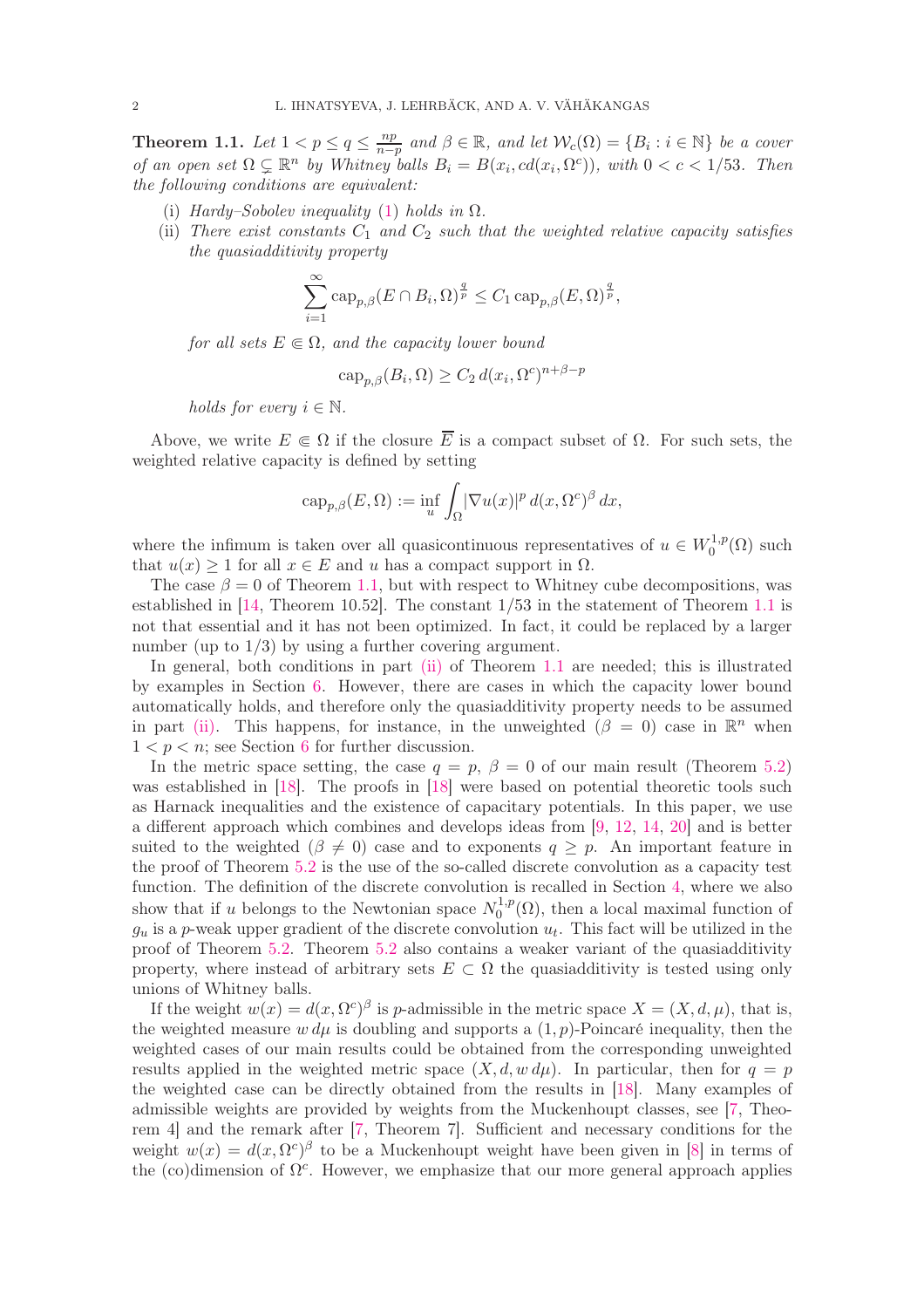also in the cases where  $w$  is not admissible, and thus we obtain a unified theory for all weighted Hardy–Sobolev inequalities.

In addition to the results in [\[18,](#page-15-1) Theorem 1] and [\[14,](#page-15-0) Theorem 10.52], the quasiadditivity property has been considered in the Euclidean space  $\mathbb{R}^n$  for instance in [\[2,](#page-15-7) [3\]](#page-15-8) for Riesz capacities, and in [\[9,](#page-15-2) [20\]](#page-15-4)  $(q = p)$  and [\[12\]](#page-15-3)  $(q \geq p)$  for fractional capacities with the help of fractional Hardy(–Sobolev) inequalities. Sufficient conditions for different versions of (weighted) Hardy and Hardy–Sobolev inequalities, and hence also for the corresponding quasiadditivity, have been given for example in [\[8,](#page-15-6) [14,](#page-15-0) [17,](#page-15-9) [19,](#page-15-10) [21\]](#page-15-11); see also the references therein.

The outline for the rest of the paper is as follows. In Section [2](#page-2-0) we recall the necessary background on analysis on metric spaces: doubling measures, p-weak upper gradients, Poincaré inequalities, and Whitney covers. Metric space variants of the Hardy–Sobolev inequality [\(1\)](#page-0-0) and the weighted relative capacity are introduced in Section [3,](#page-4-0) where we also prove the Maz'ya type characterization of weighted Hardy–Sobolev inequalities and show how the capacity lower bound follows from the Hardy–Sobolev inequality. In Section [4](#page-6-0) we prepare for our main results by proving the boundedness of a local maximal operator and showing how this maximal operator can be used to give an upper gradient for the discrete convolution. Section [5](#page-9-0) contains our main results on quasiadditivity, and finally in Section [6](#page-13-0) we consider the special case of Q-regular spaces and give examples illustrating the necessity of the conditions in our characterizations.

As usual, we let C denote positive constants whose exact value may change at each occurrence. By  $\chi_E$  we denote the characteristic function of a set  $E \subset X$ ; that is,  $\chi_E(x) = 1$ if  $x \in E$  and  $\chi_E(x) = 0$  if  $x \in X \setminus E$ .

## <span id="page-2-1"></span>2. Preliminaries

<span id="page-2-0"></span>2.1. Metric spaces with a doubling measure. Let  $X = (X, d, \mu)$  be a metric measure space. We assume for the rest of this paper that  $\mu$  is a Borel measure on X, with 0 <  $\mu(B) < \infty$  whenever  $B = B(x, r)$  is an open ball in X, and that  $\mu$  is *doubling*, that is, there is a constant  $C_u$  such that such that

$$
\mu(2B) \le C_{\mu} \,\mu(B)
$$

for all balls B in X. Here we use the notation  $tB = B(x, tr)$ , when  $0 < t < \infty$  and  $B = B(x, r)$ .

By iterating the doubling condition [\(2\)](#page-2-1), we can find constants  $Q > 0$  and  $C > 0$  such that

<span id="page-2-3"></span>(3) 
$$
\frac{\mu(B(y,r))}{\mu(B(x,R))} \ge C\left(\frac{r}{R}\right)^{Q}
$$

whenever  $0 < r \le R < \text{diam } X$  and  $y \in B(x, R)$ ; see [\[4,](#page-15-12) Lemma 3.3].

2.2. Upper gradients and Newtonian functions. Let  $1 \leq p \leq \infty$ . We say that a  $\mu$ -measurable function  $g: X \to [0,\infty]$  is a p-weak upper gradient of  $u: X \to [-\infty,\infty]$ , if

<span id="page-2-2"></span>(4) 
$$
|u(\gamma(0)) - u(\gamma(\ell_{\gamma}))| \leq \int_{\gamma} g ds
$$

for p-almost every curve  $\gamma: [0, \ell_{\gamma}] \to X$ ; that is, there exists a non-negative Borel function  $\rho \in L^p_{loc}(X; d\mu)$  such that  $\int_{\gamma} \rho ds = \infty$  whenever [\(4\)](#page-2-2) does not hold or is not defined. For a function  $u \in L^p(X; d\mu)$ , we denote by  $\mathcal{D}^p(u)$  the set of all p-weak upper gradients  $g \in L^p(X; d\mu)$  of u. We remark that  $\mathcal{D}^p(u)$  can be empty. See [\[4\]](#page-15-12) and [\[11\]](#page-15-13) for detailed treatments of p-weak upper gradients.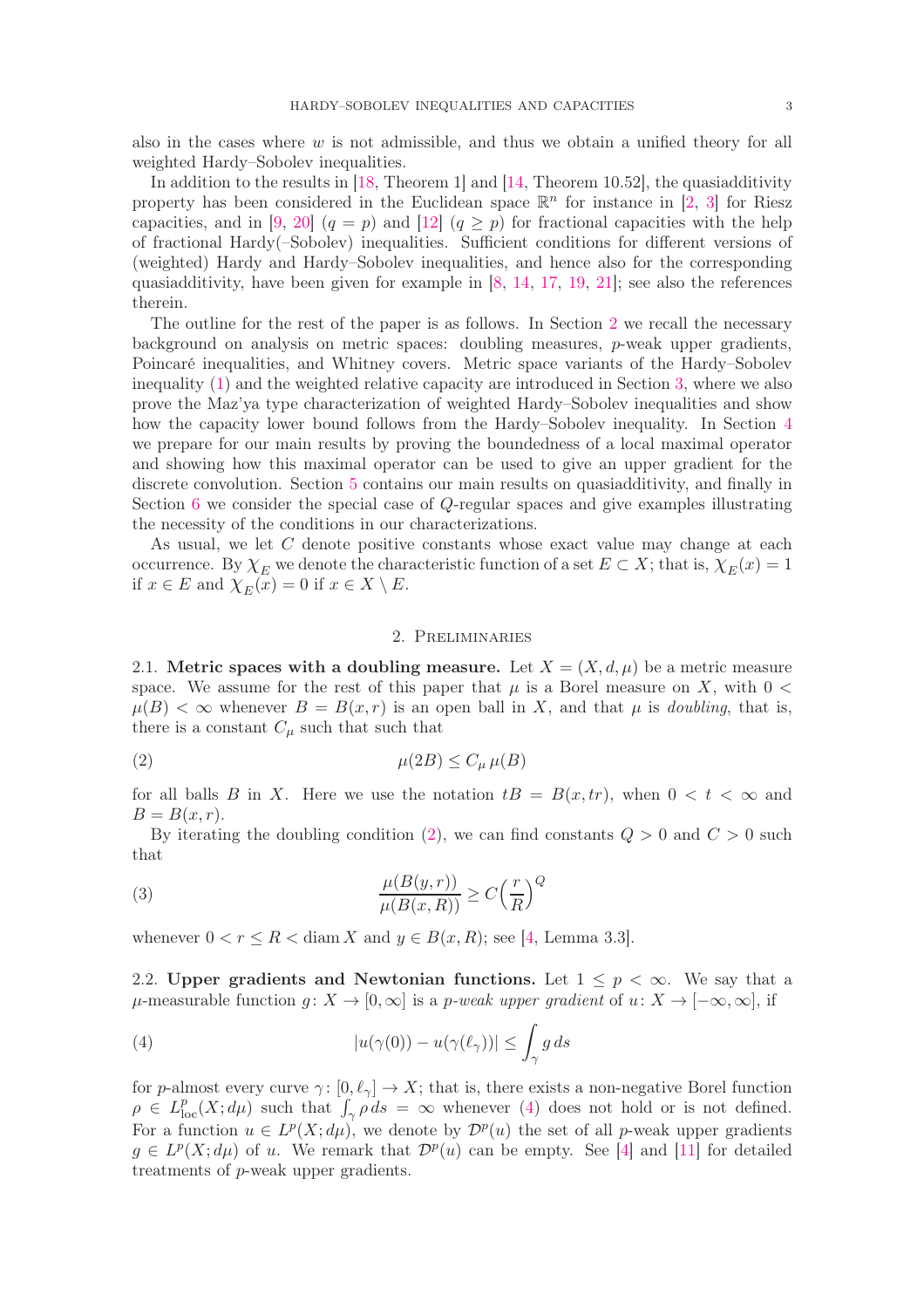Using  $p$ -weak upper gradients as a substitute for modulus of the weak derivative, one defines the norm

$$
||u||_{N^{1,p}(X)} := \left(\int_X |u|^p \, d\mu + \inf_g \int_X g^p \, d\mu\right)^{1/p},
$$

where  $1 \leq p < \infty$  and the infimum is taken over all  $g \in \mathcal{D}^p(u)$ . The Newtonian space  $N^{1,p}(X)$  is the set

$$
\big\{u\colon X\to [-\infty,\infty]\,:\, \|u\|_{N^{1,p}(X)}<\infty\big\}
$$

equipped with the norm  $\|\cdot\|_{N^{1,p}(X)}$ . We assume that functions in  $N^{1,p}(X)$  are defined everywhere, and not just up to an equivalence class.

When  $\Omega \subset X$  is an open set, we denote by  $N_0^{1,p}$  $0^{1,p}(\Omega)$  the space of all Newtonian functions on X that vanish in the complement  $\Omega^c = X \setminus \Omega$ . Moreover, we let  $N_c^{1,p}(\Omega)$  denote the space of all Newtonian functions on  $X$  whose support, i.e. the closure of the set where  $u \neq 0$ , is a bounded set having a strictly positive distance to the complement  $\Omega^c$ . Then  $N_c^{1,p}(\Omega) \subset N_0^{1,p}$  $N_c^{1,p}(\Omega)$  and  $N_c^{1,p}(\Omega)$  is a natural class of test functions in weighted Hardy– Sobolev inequalities. If X is complete, it is equivalent to require that functions in  $N_c^{1,p}(\Omega)$ have a compact support in  $\Omega$ , but in non-complete spaces the above definition gives more flexibility.

We refer to  $[4, 11, 22]$  $[4, 11, 22]$  $[4, 11, 22]$  $[4, 11, 22]$  for more information on Newtonian spaces.

2.3. Poincaré inequalities. We say that the space  $X = (X, d, \mu)$  supports a  $(q, p)$ -Poincaré inequality for  $1 \le q, p < \infty$  if there exist constants  $C > 0$  and  $\lambda \ge 1$  such that

(5) 
$$
\left(\int_B |u - u_B|^q \, d\mu\right)^{\frac{1}{q}} \leq C \, r \left(\int_{\lambda B} g^p \, d\mu\right)^{\frac{1}{p}}
$$

for all measurable functions u in X and all p-weak upper gradients q of u, where the left-hand side of [\(5\)](#page-3-0) is defined to be  $\infty$ , if the mean value integral

<span id="page-3-0"></span>
$$
u_B := \frac{1}{\mu(B)} \int_B u \, d\mu =: \int_B u \, d\mu
$$

is not defined.

The constant  $\lambda$  above is called the dilatation constant for the  $(q, p)$ -Poincaré inequality. The  $(1, p)$ -Poincaré inequality for  $1 \leq p \leq Q$ , where Q is as in [\(3\)](#page-2-3), together with the doubling condition [\(2\)](#page-2-1) implies a  $(q, p)$ -Poincaré inequality with  $q = Qp/(Q-p)$ ; see [\[4,](#page-15-12) [10\]](#page-15-15).

If X is complete and supports a  $(1, p)$ -Poincaré inequality for some  $1 < p < \infty$ , then there exists  $1 < s < p$  such that X supports a  $(1, s)$ -Poincaré inequality; see [\[13\]](#page-15-16). Since we do not require the completeness from  $X$  in this paper, we can not refer to this selfimprovement result and hence in some of our results we directly assume that  $X$  supports a  $(1, s)$ -Poincaré inequality for some  $1 < s < p$ .

2.4. Whitney covers. Let  $\Omega \subsetneq X$  be an open set. When  $x \in \Omega$ , we denote by  $d(x, \Omega^c) =$ dist $(x, \Omega^c)$  the distance from  $x \in \Omega$  to the complement  $\Omega^c := X \setminus \Omega$ .

Let  $0 < c < 1/3$ . There exists a countable family  $\mathcal{W}_c(\Omega) = \{B_i : i \in \mathbb{N}\}\$  of balls  $B_i = B(x_i, r_i), r_i = c d(x_i, \Omega^c)$ , such that  $W_c(\Omega)$  is a cover of  $\Omega$  and the balls  $B_i$  have a uniformly bounded overlap, that is, there exists  $1 \leq C < \infty$  such that

$$
1\leq \sum_{i=1}^\infty \chi_{B_i}(x)\leq C,
$$

for every  $x \in \Omega$ . The collection  $\mathcal{W}_c(\Omega)$  of Whitney balls  $B_i$  is called a Whitney cover of  $\Omega$ .

The following lemma collects useful properties of Whitney covers. Proofs of properties [\(i\),](#page-4-2) [\(ii\)](#page-4-3) and [\(iii\)](#page-4-4) easily follow from the definition of balls  $B_i$  and  $B_i^*$ , and property [\(iv\)](#page-4-5) is proved, for instance, in [\[6\]](#page-15-17).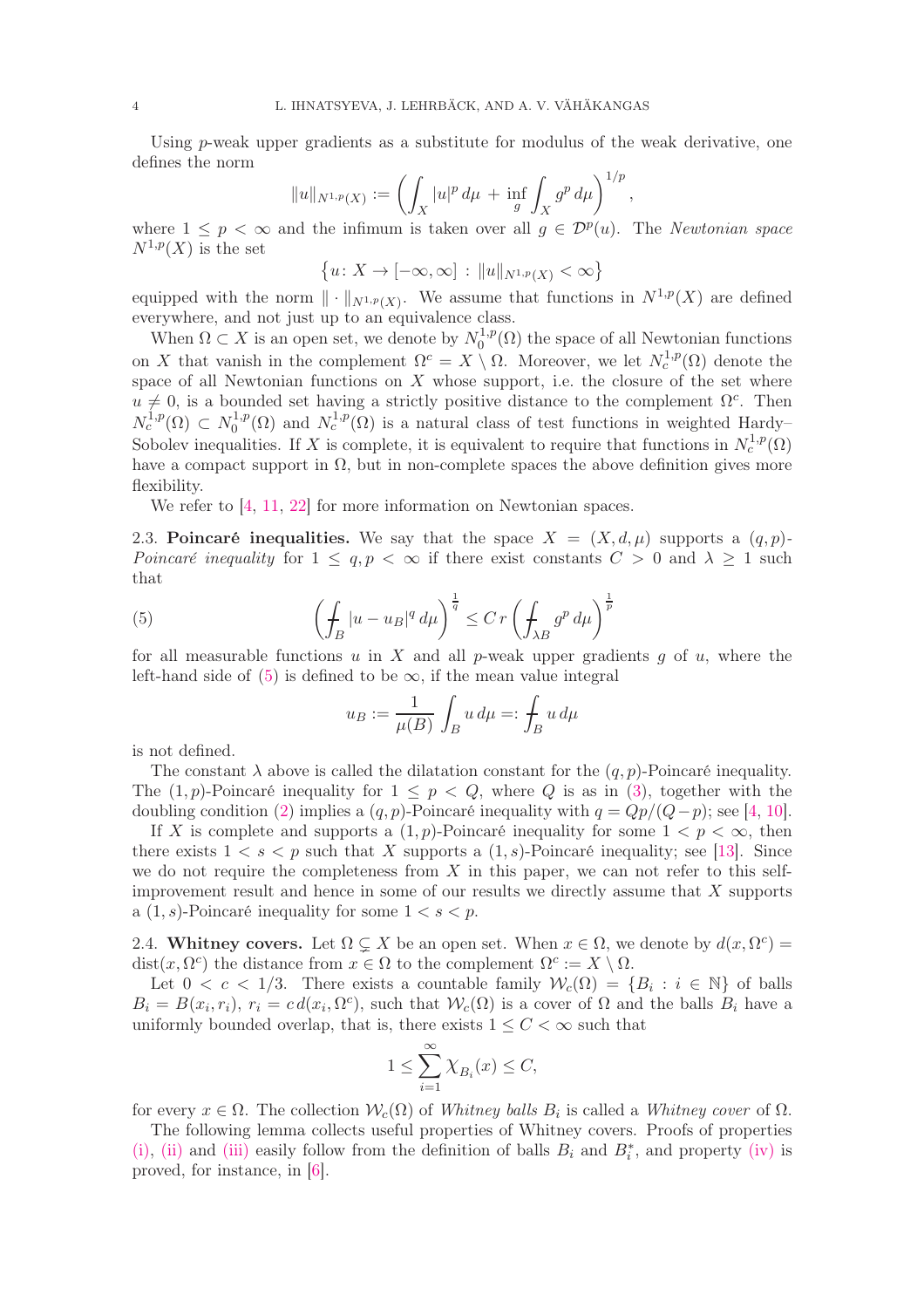<span id="page-4-8"></span>**Lemma 2.1.** Let  $\Omega \subsetneq X$  be an open set and let  $L > 1$ . Suppose  $\mathcal{W}_c(\Omega) = \{B_i : i \in \mathbb{N}\}\$ is a family of Whitney balls as above, with  $c \leq (3L)^{-1}$ , and define  $B_i^* := LB_i$ . Then the following assertions hold:

- <span id="page-4-3"></span><span id="page-4-2"></span>(i)  $\Omega = \bigcup_{i \in \mathbb{N}} B_i$ ,
- <span id="page-4-4"></span>(ii)  $B_i^* \subset \Omega$ , for every  $i \in \mathbb{N}$ ,
- <span id="page-4-5"></span>(iii) if  $x \in B_i^*$ , then  $(1/c - L)r_i \leq d(x, \Omega^c) \leq (1/c + L)r_i$ ,
- (iv) there is  $M \in \mathbb{N}$  such that  $\sum_{i \in \mathbb{N}} \chi_{B_i^*}(x) \leq M$  for all  $x \in \Omega$ .

# 3. Hardy–Sobolev inequality and relative capacity

<span id="page-4-0"></span>In  $\mathbb{R}^n$ , the Hardy–Sobolev inequality [\(1\)](#page-0-0) is written in terms of powers of the distance  $d(x, \Omega^c)$ . In the metric case, it turns out to be natural to interpret the part  $d(x, \Omega^c)^{n(q-p)/p}$ as the measure of the ball  $B(x, d(x, \Omega^c))$  to the power  $(q-p)/p$ . This leads to the following formulation, which in the case  $X = \mathbb{R}^n$  is equivalent to [\(1\)](#page-0-0). See also Section [6](#page-13-0) for the case of Q-regular metric spaces.

Let  $\Omega \subsetneq X$  be an open set. We say that a  $(q, p, \beta)$ -Hardy–Sobolev inequality holds in  $\Omega$ , for  $1 \leq p, q < \infty$  and  $\beta \in \mathbb{R}$ , if there exists a constant  $C > 0$  such that the inequality

<span id="page-4-6"></span>
$$
(6) \quad \left(\int_{\Omega} \frac{|u(x)|^q}{d(x,\Omega^c)^{\frac{q}{p}(p-\beta)}} \mu(B(x,d(x,\Omega^c)))^{\frac{q-p}{p}} d\mu(x)\right)^{\frac{1}{q}} \le C\left(\int_{\Omega} g(x)^p d(x,\Omega^c)^{\beta} d\mu(x)\right)^{\frac{1}{p}}
$$

is valid for all  $u \in N_c^{1,p}(\Omega)$  and for all  $g \in \mathcal{D}^p(u)$ .

We write  $E \in \Omega$  if the set E is bounded and  $d(E, \Omega^c) > 0$ , that is, E has a strictly positive distance to the complement  $\Omega^c$ . The *relative*  $(p, \beta)$ -capacity of a set  $E \in \Omega$ , for  $1 \leq p < \infty$  and  $\beta \in \mathbb{R}$ , is defined to be the number

$$
\operatorname{cap}_{p,\beta}(E,\Omega) := \inf_{u} \inf_{g} \int_{\Omega} g(x)^p \, d(x,\Omega^c)^{\beta} \, d\mu(x),
$$

where the infimum is taken over all  $u \in N_c^{1,p}(\Omega)$  such that  $u(x) \geq 1$  for all  $x \in E$ , and over all  $g \in \mathcal{D}^p(u)$ . A function u satisfying the above conditions is called a *capacity test* function for E. Observe that if  $E \in \Omega$ , then there exist capacity test functions for E and thus  $\text{cap}_{p,\beta}(E,\Omega) < \infty$ . For instance, we can test the capacity with the Lipschitz function

$$
\varphi(x) = \max\left\{0, 1 - \frac{2d(x, E)}{d(E, \Omega^c)}\right\}, \qquad x \in X.
$$

The following Maz'ya-type characterization is one manifestation of the close connection between Hardy–Sobolev inequalities and relative capacities; see [\[21\]](#page-15-11) for the origins of this kind of characterizations.

<span id="page-4-1"></span>**Theorem 3.1.** Let  $1 \leq p \leq q < \infty$ ,  $\beta \in \mathbb{R}$  and let  $\Omega \subsetneq X$  be an open set. The  $(q, p, \beta)$ -Hardy–Sobolev inequality holds in  $\Omega$  if and only if there is a constant  $C_1$  such that

<span id="page-4-7"></span>(7) 
$$
\int_{E} \frac{\mu(B(x, d(x, \Omega^c)))^{\frac{q-p}{p}}}{d(x, \Omega^c)^{\frac{q}{p}(p-\beta)}} d\mu(x) \leq C_1 \operatorname{cap}_{p,\beta}(E, \Omega)^{\frac{q}{p}},
$$

for all  $E \in \Omega$ .

Proof. The main lines of the proof follow the proof of [\[15,](#page-15-18) Theorem 4.1] where a similar characterization is obtained for the validity of the *p*-Hardy inequality, that is the case  $p = q$ and  $\beta = 0$ .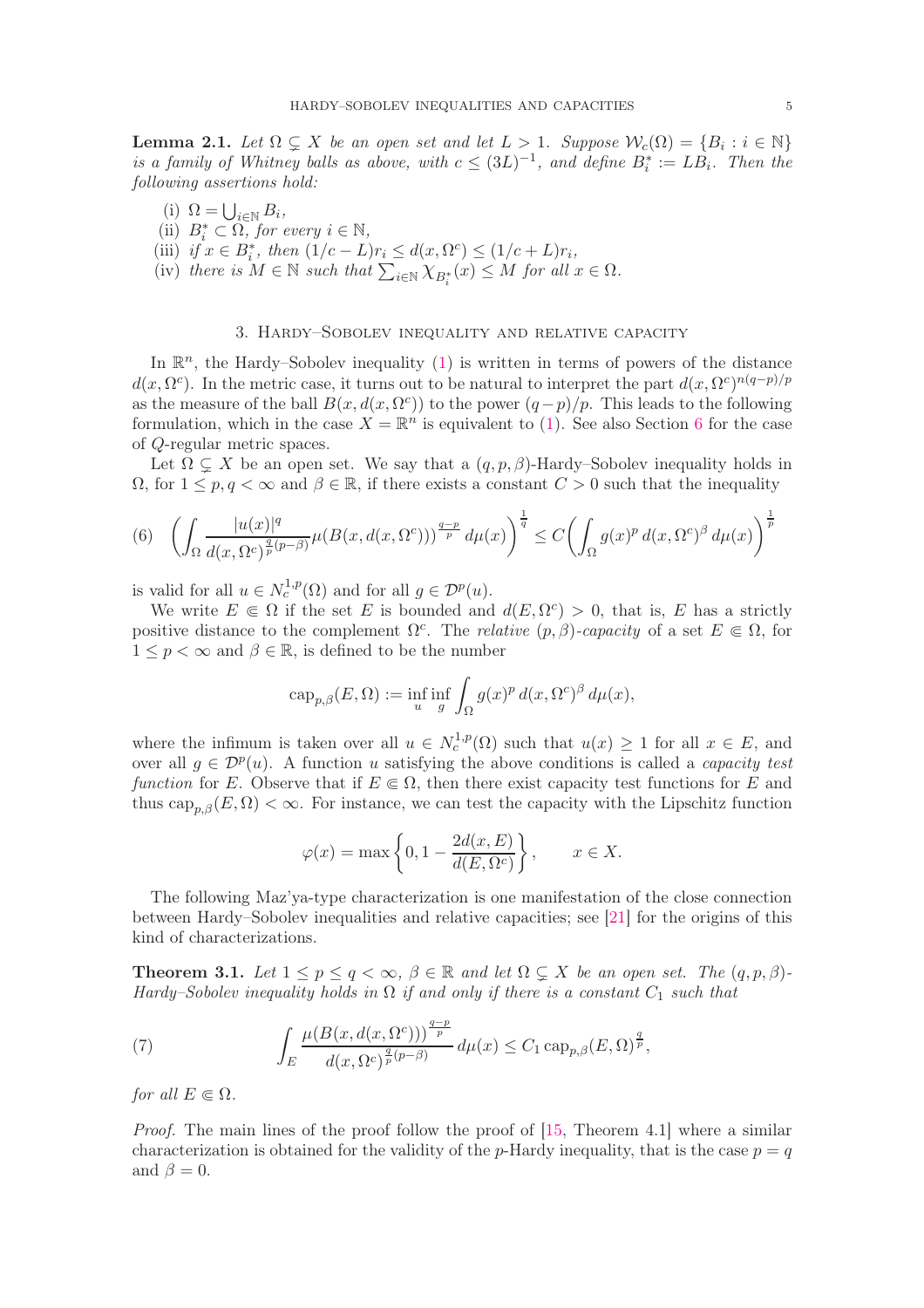First assume that  $(q, p, \beta)$ -Hardy–Sobolev inequality [\(6\)](#page-4-6) holds in  $\Omega$ , with a constant  $C > 0$ . Let  $E \in \Omega$ , and let  $u \in N_c^{1,p}(\Omega)$  be such that  $u(x) \geq 1$ , for every  $x \in E$ . Then

<span id="page-5-0"></span>
$$
\int_{E} \frac{\mu(B(x, d(x, \Omega^c)))^{\frac{q-p}{p}}}{d(x, \Omega^c)^{\frac{q}{p}(p-\beta)}} d\mu(x) \le \int_{\Omega} \frac{|u(x)|^q}{d(x, \Omega^c)^{\frac{q}{p}(p-\beta)}} \mu(B(x, d(x, \Omega^c)))^{\frac{q-p}{p}} d\mu(x)
$$
\n
$$
\le C^q \left( \int_{\Omega} g(x)^p d(x, \Omega^c)^{\beta} d\mu(x) \right)^{\frac{q}{p}},
$$

where  $g \in \mathcal{D}^p(u)$ . By taking infimum over all  $g \in \mathcal{D}^p(u)$ , and then over all functions u as above, we obtain [\(7\)](#page-4-7) with  $C_1 = C<sup>q</sup>$ .

Then assume that inequality [\(7\)](#page-4-7) holds with a constant  $C_1$  for all sets  $E \in \Omega$ . Let  $u \in N_c^{1,p}(\Omega)$  and  $g \in \mathcal{D}^p(u)$ . For  $j \in \mathbb{Z}$ , define

$$
E_j = \{ x \in \Omega : |u(x)| > 2^j \}.
$$

Since  $E_j \in \Omega$  for every  $j \in \mathbb{Z}$ , by [\(7\)](#page-4-7) we have

$$
\int_{\Omega} \frac{|u(x)|^q}{d(x, \Omega^c)^{\frac{q}{p}(p-\beta)}} \mu(B(x, d(x, \Omega^c)))^{\frac{q-p}{p}} d\mu(x)
$$
\n
$$
\leq \sum_{j=-\infty}^{\infty} 2^{(j+2)q} \int_{E_{j+1} \setminus E_{j+2}} \frac{\mu(B(x, d(x, \Omega^c)))^{\frac{q-p}{p}}}{d(x, \Omega^c)^{\frac{q}{p}(p-\beta)}} d\mu(x)
$$
\n
$$
\leq \sum_{j=-\infty}^{\infty} 2^{(j+2)q} \int_{E_{j+1}} \frac{\mu(B(x, d(x, \Omega^c)))^{\frac{q-p}{p}}}{d(x, \Omega^c)^{\frac{q}{p}(p-\beta)}} d\mu(x)
$$
\n
$$
\leq 4^q C_1 \sum_{j=-\infty}^{\infty} 2^{jq} \operatorname{cap}_{p,\beta}(E_{j+1}, \Omega)^{\frac{q}{p}}.
$$

For every  $j \in \mathbb{Z}$ , define  $u_j : X \to [0,1]$  by

$$
u_j(x) = \begin{cases} 1, & \text{if } |u(x)| \ge 2^{j+1}, \\ 2^{-j}|u(x)| - 1, & \text{if } 2^j < |u(x)| < 2^{j+1}, \\ 0, & \text{if } |u(x)| \le 2^j. \end{cases}
$$

Then  $u_j \in N_c^{1,p}(\Omega)$  and  $u_j = 1$  in  $E_{j+1}$ . From the gluing lemma [\[4,](#page-15-12) Lemma 2.19] we obtain that  $g_j = 2^{-j} g \chi_{E_j \setminus E_{j+1}} \in \mathcal{D}^p(u_j)$ . Using  $u_j$  as a test function for the weighted capacity  $\text{cap}_{p,\beta}(E_{j+1},\Omega)$ , we obtain

$$
\begin{aligned} \operatorname{cap}_{p,\beta}(E_{j+1},\Omega) &\leq \int_{\Omega} g_j(x)^p \, d(x,\Omega^c)^{\beta} \, d\mu(x) \\ &= \int_{E_j \setminus E_{j+1}} g_j(x)^p \, d(x,\Omega^c)^{\beta} \, d\mu(x) \leq 2^{-jp} \int_{E_j \setminus E_{j+1}} g(x)^p \, d(x,\Omega^c)^{\beta} \, d\mu(x). \end{aligned}
$$

Since  $q/p \geq 1$ , it follows that

$$
\sum_{j=-\infty}^{\infty} 2^{jq} \operatorname{cap}_{p,\beta}(E_{j+1}, \Omega)^{\frac{q}{p}} \leq \sum_{j=-\infty}^{\infty} \left( \int_{E_j \setminus E_{j+1}} g(x)^p d(x, \Omega^c)^{\beta} d\mu(x) \right)^{\frac{q}{p}}
$$
  

$$
\leq \left( \sum_{j=-\infty}^{\infty} \int_{E_j \setminus E_{j+1}} g(x)^p d(x, \Omega^c)^{\beta} d\mu(x) \right)^{\frac{q}{p}}
$$
  

$$
= \left( \int_{\Omega} g(x)^p d(x, \Omega^c)^{\beta} d\mu(x) \right)^{\frac{q}{p}}.
$$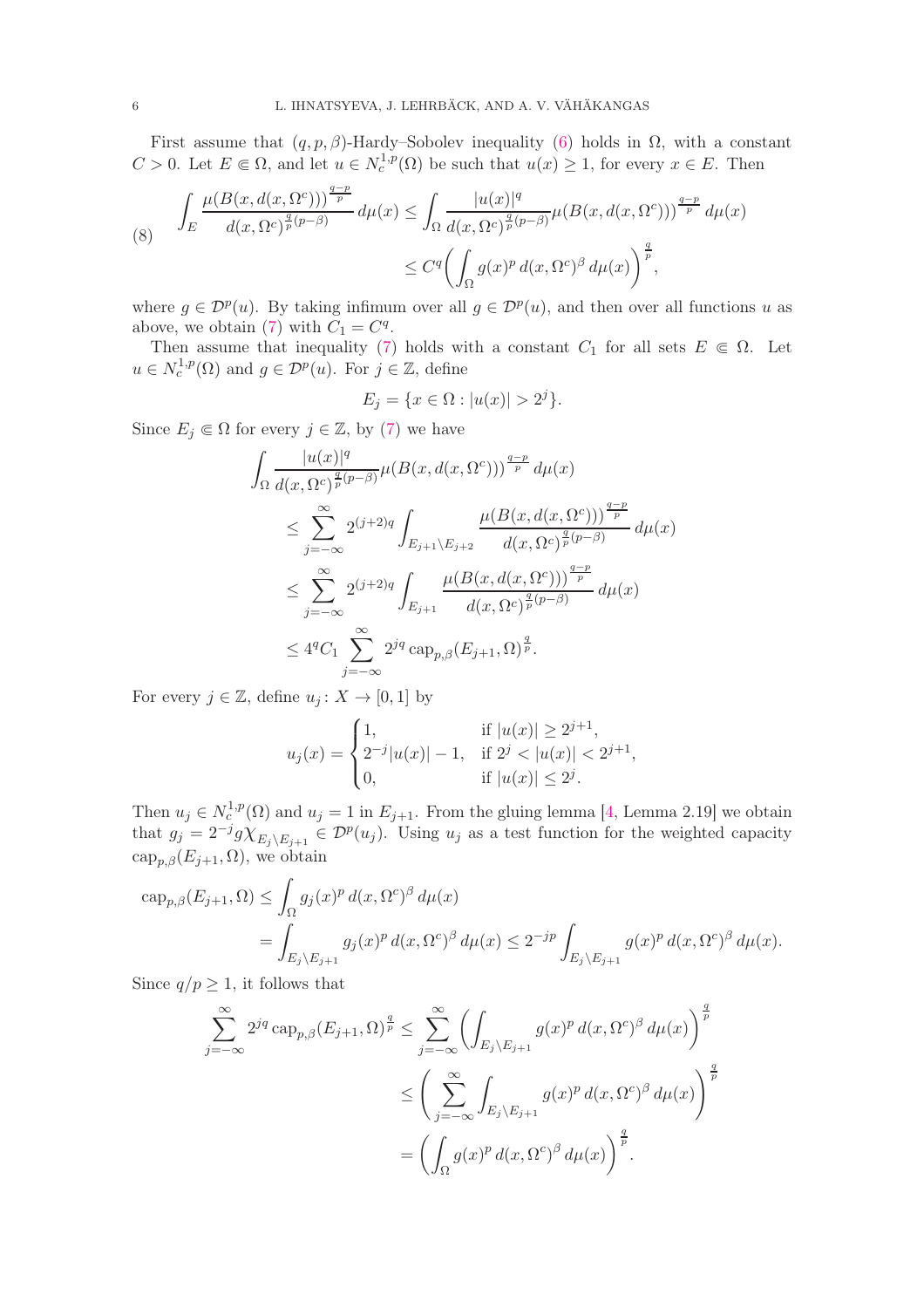This shows that the  $(q, p, \beta)$ -Hardy–Sobolev inequality holds with the constant  $C = 4C_1^{1/q}$ ty holds with the constant  $C = 4C_1$ <br>(*u*). for every function  $u \in N_c^{1,p}(\Omega)$  and for every  $g \in \mathcal{D}^p$ 

Let  $B = B(x, r) \in W_c(\Omega)$ ,  $0 < c < 1/3$ , be a Whitney ball defined as above and set  $B^* = LB$  with  $L = 1/(3c)$ . In this case  $B^* \in \Omega$  and we can take the Lipschitz function

$$
\varphi(x) = \max\left\{0, 1 - \frac{d(x, B)}{d(B, X \setminus B^*)}\right\}, \qquad x \in X,
$$

as a test function for the capacity  $\text{cap}_{p,\beta}(B,\Omega)$ . Then, by the properties of Whitney balls, see Lemma [2.1,](#page-4-8) and by the doubling condition for measure  $\mu$ , it follows that there exists a constant C, depending on the parameter c and the doubling constant  $C_{\mu}$ , such that

<span id="page-6-1"></span>
$$
cap_{p,\beta}(B,\Omega) \le C\mu(B)r^{\beta-p},
$$

for every ball  $B = B(x, r) \in W_c(\Omega)$ .

By the following lemma, if a  $(q, p, \beta)$ -Hardy–Sobolev inequality holds in  $\Omega$ , then the corresponding lower bound for the capacity is valid as well, and, therefore, the value of  $\text{cap}_{p,\beta}(B,\Omega)$  is comparable to  $\mu(B)r^{\beta-p}$  for every ball  $B=B(x,r)\in\mathcal{W}_c(\Omega)$ .

<span id="page-6-2"></span>**Lemma 3.2.** Let  $1 \leq p, q < \infty$  and  $\beta \in \mathbb{R}$ , and assume that a  $(q, p, \beta)$ -Hardy–Sobolev inequality [\(6\)](#page-4-6) holds in an open set  $\Omega \subsetneq X$ . Then there exists a constant  $C > 0$  such that

(9) 
$$
\operatorname{cap}_{p,\beta}(B,\Omega) \ge C\mu(B)r^{\beta-p}
$$

for every ball  $B = B(x, r) \in W_c(\Omega)$ .

*Proof.* By applying the estimate in [\(8\)](#page-5-0) (which holds also if  $q < p$ ) and the property [\(iii\)](#page-4-4) of Whitney balls, we have

$$
\begin{aligned} \operatorname{cap}_{p,\beta}(B,\Omega)^{\frac{q}{p}} &\geq C \int_{B} \frac{\mu(B(y,d(y,\Omega^c)))^{\frac{q-p}{p}}}{d(y,\Omega^c)^{\frac{q}{p}(p-\beta)}} \, d\mu(y) \\ &\geq C \int_{B} \mu(B)^{\frac{q-p}{p}} r^{\frac{q}{p}(\beta-p)} \, d\mu(y) = C \big( \mu(B) r^{\beta-p} \big)^{\frac{q}{p}}. \end{aligned}
$$

<span id="page-6-0"></span>The claim follows by raising this to power  $p/q > 0$ .

### 4. Local maximal functions and discrete convolutions

Let  $\Omega \subsetneq X$  be an open set and let  $0 < \kappa < 1$ . For a measurable function f on  $\Omega$ , define the local maximal function

$$
\mathcal{M}_{\Omega,\kappa}f(x) = \sup_{0 < r < \kappa d(x,\Omega^c)} \int_{B(x,r)} |f| \, d\mu, \qquad x \in \Omega.
$$

For convenience, we set  $\mathcal{M}_{\Omega,\kappa}f(x) = 0$  if  $x \in X \setminus \Omega$ . Recall that the usual (centered) Hardy–Littlewood maximal operator M is defined for all  $x \in X$  by using the integral averages as in the definition of  $\mathcal{M}_{\Omega,\kappa}$  but omitting the upper bound  $r < \kappa d(x,\Omega^c)$  for the radii. Hence  $\mathcal{M}_{\Omega,\kappa}f(x) \leq \mathcal{M}f(x)$  whenever f is measurable on X and  $x \in X$ .

It is well known that M is bounded on  $L^s(X, d\mu)$  for all  $1 < s < \infty$ ; see, for instance, [\[4,](#page-15-12) Section 3.2]. The next lemma gives a similar boundedness result for the local maximal operator  $\mathcal{M}_{\Omega,\kappa}$  on the weighted space  $L^s(\Omega; w_\beta d\mu)$ , when  $1 < s < \infty$ ,  $0 < \kappa < 1/5$  and  $w_{\beta}(x) = d(x, \Omega^c)^{\beta}$  is a distance weight, for  $\beta \in \mathbb{R}$  and  $x \in \Omega$ .

<span id="page-6-3"></span>**Lemma 4.1.** Let  $0 < \kappa < 1/5$  and  $1 < s < \infty$ , and let  $\Omega \subseteq X$  be an open set. Let  $\beta \in \mathbb{R}$ and define  $w_{\beta}(x) = d(x, \Omega^c)^{\beta}$ , for  $x \in \Omega$ . Then  $\mathcal{M}_{\Omega,\kappa}$  is bounded on  $L^s(\Omega; w_{\beta} d\mu)$ , that is, there is a constant C such that

$$
\int_{\Omega} \left(\mathcal{M}_{\Omega,\kappa}f\right)^s w_{\beta} d\mu \leq C \int_{\Omega} |f|^s w_{\beta} d\mu,
$$

for every  $f \in L^s(\Omega; w_\beta \, d\mu)$ .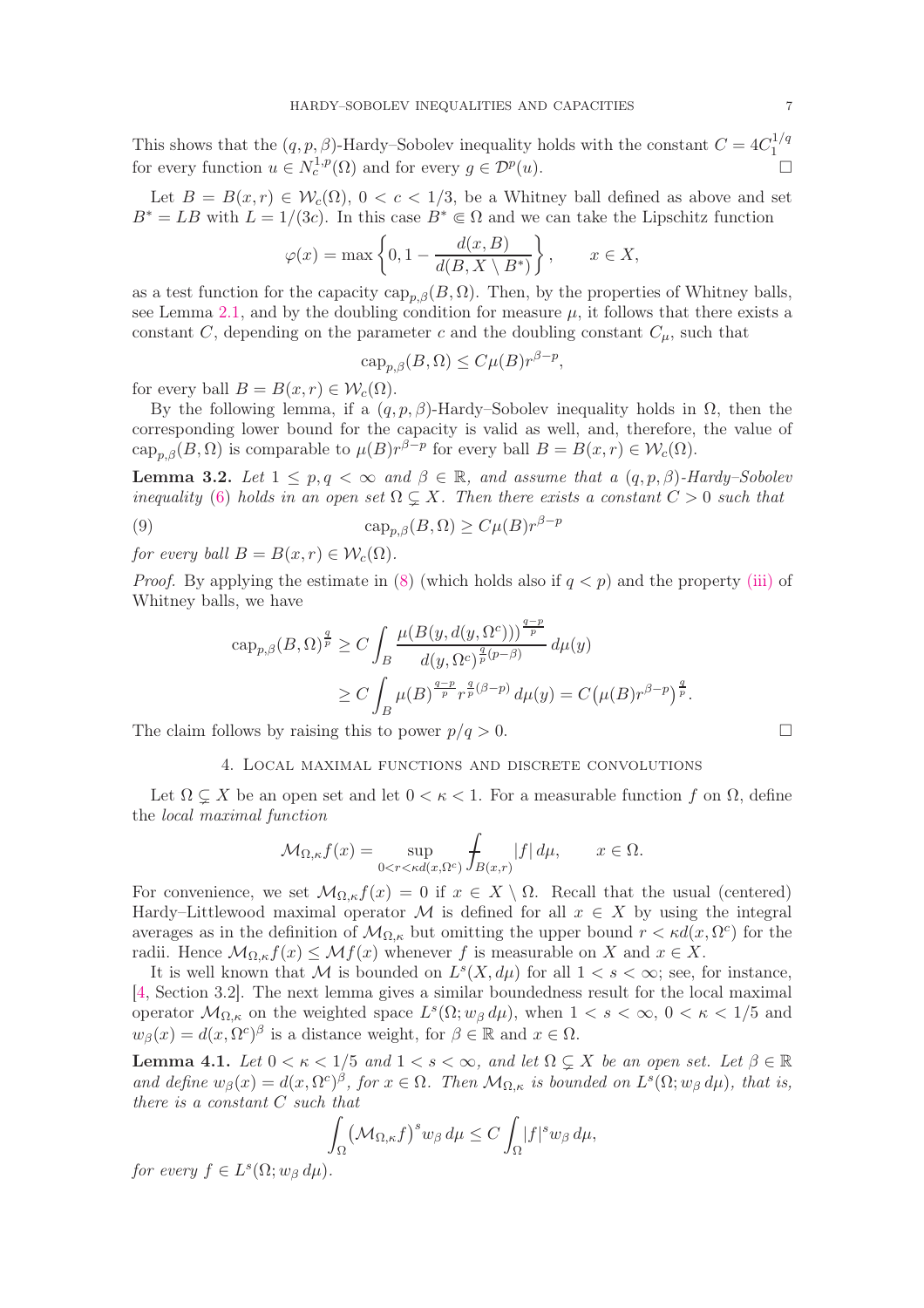*Proof.* Let  $W_c(\Omega) = \{B_i : i \in \mathbb{N}\}\$  be a Whitney cover of  $\Omega$ , with  $c = 1/9$ , and take  $L = 3$ . Suppose  $x \in B_i = B(x_i, r_i)$ . If  $y \in B(x, \kappa d(x, \Omega^c))$ , then

$$
d(y, x_i) \le r_i + \kappa d(x, \Omega^c) < r_i + \frac{1}{5}(r_i + 9r_i) = 3r_i,
$$

which implies that  $B(x, \kappa d(x, \Omega^c)) \subset B(x_i, 3r_i) = B_i^*$ . Hence, by the definition of the local maximal function, for every  $x \in B_i$ ,

$$
\mathcal{M}_{\Omega,\kappa}(f)(x) = \mathcal{M}_{\Omega,\kappa}(f \chi_{B_i^*})(x) \leq \mathcal{M}(f \chi_{B_i^*})(x).
$$

This observation, together with the properties of Whitney balls and the boundedness of  $\mathcal M$  on  $L^s(X, d\mu)$ , gives

$$
\int_{\Omega} (\mathcal{M}_{\Omega,\kappa} f(x))^s w_{\beta}(x) d\mu(x) \leq \sum_{i} \int_{B_i} (\mathcal{M}_{\Omega,\kappa} f(x))^s d(x, \Omega^c)^{\beta} d\mu(x)
$$
\n
$$
\leq C \sum_{i} r_i^{\beta} \int_{B_i} (\mathcal{M}(f \chi_{B_i^*})(x))^s d\mu(x) \leq C \sum_{i} r_i^{\beta} \int_{X} |f(x)|^s \chi_{B_i^*}(x) d\mu(x)
$$
\n
$$
\leq C \sum_{i} \int_{B_i^*} |f(x)|^s d(x, \Omega^c)^{\beta} d\mu(x) \leq C \int_{\Omega} |f(x)|^s w_{\beta}(x) d\mu(x).
$$

This proves the claim.

Let  $0 < t < 1$  be a scaling parameter and let  $\mathcal{W}_c(\Omega) = \{B_i : i \in \mathbb{N}\}\$  be a Whitney cover of an open set  $\Omega \subsetneq X$  with  $c = t/18$ . There is a sequence of Lipschitz functions  $\{\varphi_i\}_{i\in\mathbb{N}}$ corresponding to the cover  $\mathcal{W}_c(\Omega)$  such that  $\varphi_i$  satisfies the following properties for every  $i \in \mathbb{N}$ :  $0 \le \varphi_i \le 1$ ,  $\varphi_i = 0$  outside of the balls  $6B_i$ ,  $\varphi_i \ge \nu > 0$  on  $3B_i$ , and  $\varphi_i$  is Lipschitz with constant  $K/r_i$ , where  $\nu$  and  $K$  only depend on the doubling constant of the measure  $\mu$ . Moreover,

<span id="page-7-1"></span>
$$
\sum_{i=1}^{\infty} \varphi_i(x) = 1
$$

for every  $x \in \Omega$ . Then the *discrete convolution* of a locally integrable function u at the scale  $t$  is

(10) 
$$
u_t(x) = \sum_{i=1}^{\infty} \varphi_i(x) u_{3B_i}, \qquad x \in X.
$$

Notice that  $u_t(x) \leq C\mathcal{M}u(x)$ , for every  $x \in X$ , where M is the standard Hardy–Littlewood maximal operator on X. Hence, the boundedness of M implies that if  $1 < s < \infty$  and  $u \in L^s(X, d\mu)$ , then  $u_t \in L^s(X, d\mu)$  as well.

The proof of the following lemma is strongly inspired by the proof of [\[1,](#page-15-19) Lemma 5.1]. However, since Lemma [4.2](#page-7-0) contains an additional parameter  $\kappa$ , we present the details for the convenience of the reader.

<span id="page-7-0"></span>**Lemma 4.2.** Let  $1 < p < \infty$  and  $0 < \kappa \leq 1$ , and let  $\Omega \subsetneq X$  be an open set. Assume that X supports a  $(1, s)$ -Poincaré inequality for some  $1 < s < p$  with a dilation constant  $\lambda$ , and let  $0 < t < \min\{1, 6\kappa/(3\lambda+2\kappa)\}\$ . Then there is a constant C such that if  $u \in N_0^{1,p}$  $_{0}^{1,p}(\Omega)$  and  $g \in \mathcal{D}^p(u)$ , then  $C(\mathcal{M}_{\Omega,\kappa}g^s)^{1/s} \in \mathcal{D}^p(u_t)$ .

*Proof.* Let  $u \in N_0^{1,p}$  $\mathcal{O}_0^{1,p}(\Omega)$  and  $g \in \mathcal{D}^p(u)$ . Since  $\mathcal{M}_{\Omega,\kappa}g$  depends only on the values of g in  $Ω$ , by the gluing lemma [\[4,](#page-15-12) Lemma 2.19] we may assume that  $g = 0$  in  $X \setminus Ω$ .

Take a Whitney cover  $W_c(\Omega) = \{B_i : i \in \mathbb{N}\}\$  with  $c = t/18$ , set  $L = 6$ , and write  $u_t(x)$ for  $x \in X$  as

$$
u_t(x) = u(x) + \sum_{i=1}^{\infty} \varphi_i(x) (u_{B(x_i, 3r_i)} - u(x)).
$$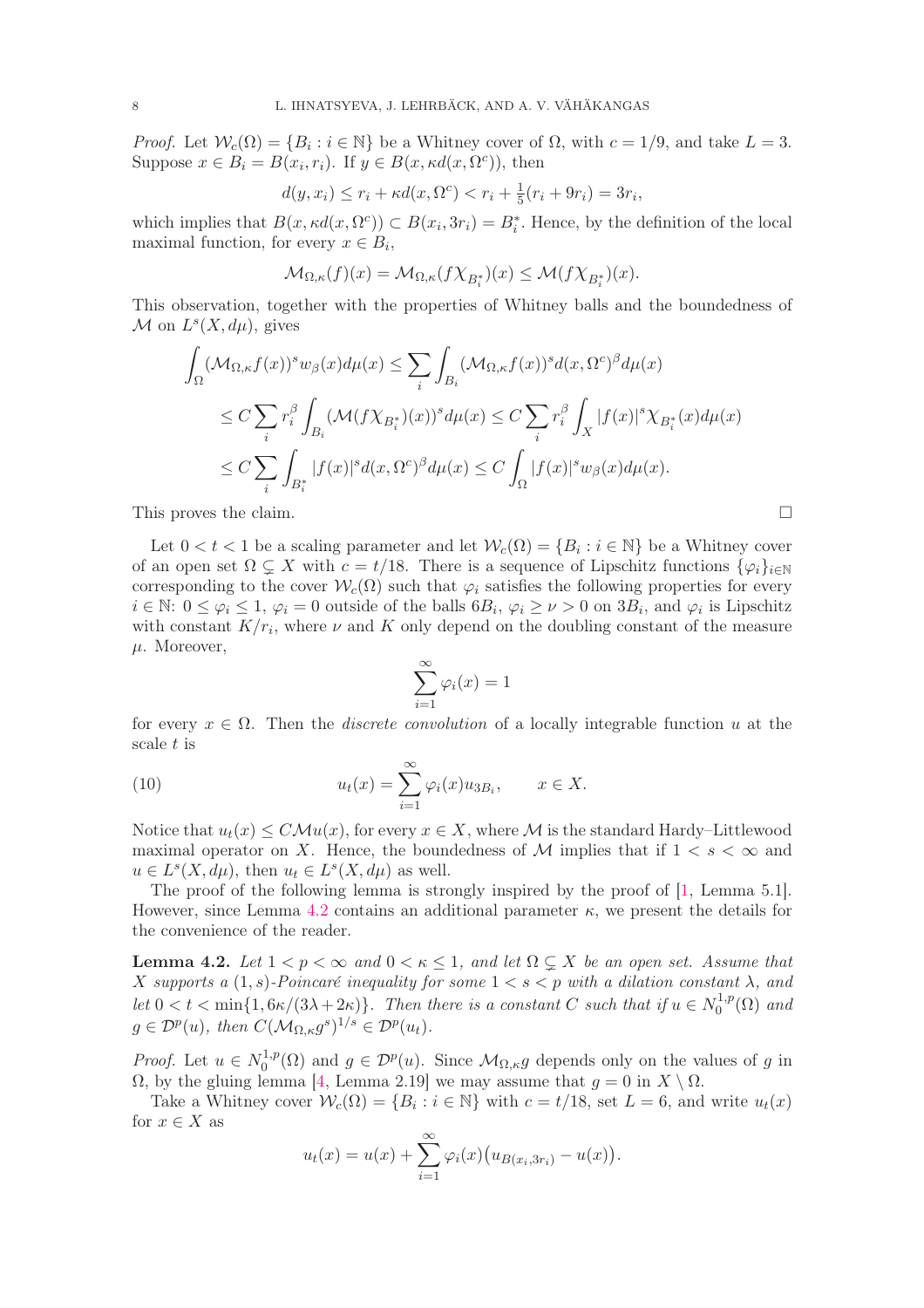By the properties of the Lipschitz functions  $\varphi_i$ , see above, and by the product rule, see for instance [\[4,](#page-15-12) Lemma 2.15], we have that

$$
\left(\frac{K}{r_i}|u - u_{B(x_i, 3r_i)}| + g\right) \chi_{B(x_i, 6r_i)}
$$

belongs to  $\mathcal{D}^p(\varphi_i(u_{B(x_i,3r_i)}-u))$ . This implies that

$$
g + \sum_{i=1}^{\infty} \left( \frac{K}{r_i} |u - u_{B(x_i, 3r_i)}| + g \right) \chi_{B(x_i, 6r_i)} \in \mathcal{D}^p(u_t).
$$

To estimate this p-weak upper gradient of  $u_t$  in terms of  $\mathcal{M}_{\Omega,\kappa}g^s$ , we fix a Lebesgue point  $x \in B(x_i, 6r_i)$  of function u, notice that  $B(x_i, 3r_i) \subset B(x, 9r_i)$ , and write

(11) 
$$
|u(x) - u_{B(x_i, 3r_i)}| \le |u(x) - u_{B(x, 9r_i)}| + |u_{B(x, 9r_i)} - u_{B(x_i, 3r_i)}|.
$$

For the second term on the right-hand side of [\(11\)](#page-8-0) we have

<span id="page-8-0"></span>
$$
|u_{B(x,9r_i)} - u_{B(x_i,3r_i)}| \le \int_{B(x_i,3r_i)} |u - u_{B(x,9r_i)}| d\mu \le C \int_{B(x,9r_i)} |u - u_{B(x,9r_i)}| d\mu
$$
  

$$
\le C r_i \left( \int_{B(x,9\lambda r_i)} g(y)^s d\mu(y) \right)^{\frac{1}{s}} \le C r_i (\mathcal{M}_{\Omega,\kappa} g^s(x))^{1/s}.
$$

Here we use the fact that  $g$  is also an  $s$ -weak upper gradient of  $u$ , and the last estimate follows from the definition of maximal function  $\mathcal{M}_{\Omega,\kappa}g^s$  and the inequality

$$
9\lambda r_i \le 9\lambda \left(\frac{18}{t} - 6\right)^{-1} d(x, \Omega^c) < 9\lambda \left(\frac{9\lambda + 6\kappa}{\kappa} - 6\right)^{-1} d(x, \Omega^c) \le \kappa d(x, \Omega^c).
$$

For the first term on the right-hand side of [\(11\)](#page-8-0), by a standard telescoping argument we have for the Lebesgue point  $x \in B(x_i, 6r_i)$  of u that

$$
|u(x) - u_{B(x, 9r_i)}| \le C \sum_{j=0}^{\infty} \int_{B(x, 3^{2-j}r_i)} |u - u_{B(x, 3^{2-j}r_i)}| d\mu
$$
  

$$
\le C \sum_{j=0}^{\infty} 3^{2-j} r_i \left( \int_{B(x, \lambda 3^{2-j}r_i)} g(y)^s d\mu(y) \right)^{\frac{1}{s}} \le C r_i (\mathcal{M}_{\Omega, \kappa} g^s(x))^{1/s}.
$$

The last inequality is true for the same reason as above since  $B(x, 3^{2-j}\lambda r_i) \subset B(x, 9\lambda r_i)$ for every  $i = 0, 1, \ldots$ .

Hence, we obtain for every Lebesgue point  $x \in B(x_i, 6r_i)$  of u that

$$
|u(x) - u_{B(x_i, 3r_i)}| \le Cr_i(\mathcal{M}_{\Omega, \kappa} g^s(x))^{1/s}.
$$

This, together with the fact that  $q = 0$  in  $X \setminus \Omega$ , gives

$$
g(x)+\sum_{i=1}^{\infty}\biggl(\frac{K}{r_i}|u(x)-u_{B(x_i,3r_i)}|+g\biggr)\chi_{B(x_i,6r_i)}(x)\leq C(\mathcal M_{\Omega,\kappa}g^s(x))^{1/s},
$$

for almost every  $x \in X$ . This, in turn, implies that  $C(\mathcal{M}_{\Omega,\kappa}g^{s})^{1/s}$  is a p-weak upper gradient of  $u_t$ ; see e.g. [\[4,](#page-15-12) Corollary 1.44]. Notice that here the constant C does not depend on u. Finally, since  $\mathcal{M}_{\Omega,\kappa} g^s \leq \mathcal{M} g^s$  and  $g \in \mathcal{D}^p(u)$ , where  $1 \leq s < p$ , the maximal function theorem (with exponent  $p/s > 1$ ) implies that  $(\mathcal{M}_{\Omega,\kappa} g^s)^{1/s} \in L^p(X; d\mu)$ . Hence we conclude that  $C(\mathcal{M}_{\Omega,\kappa}g^s)^{1/s} \in \mathcal{D}^p(u_t)$ , as desired.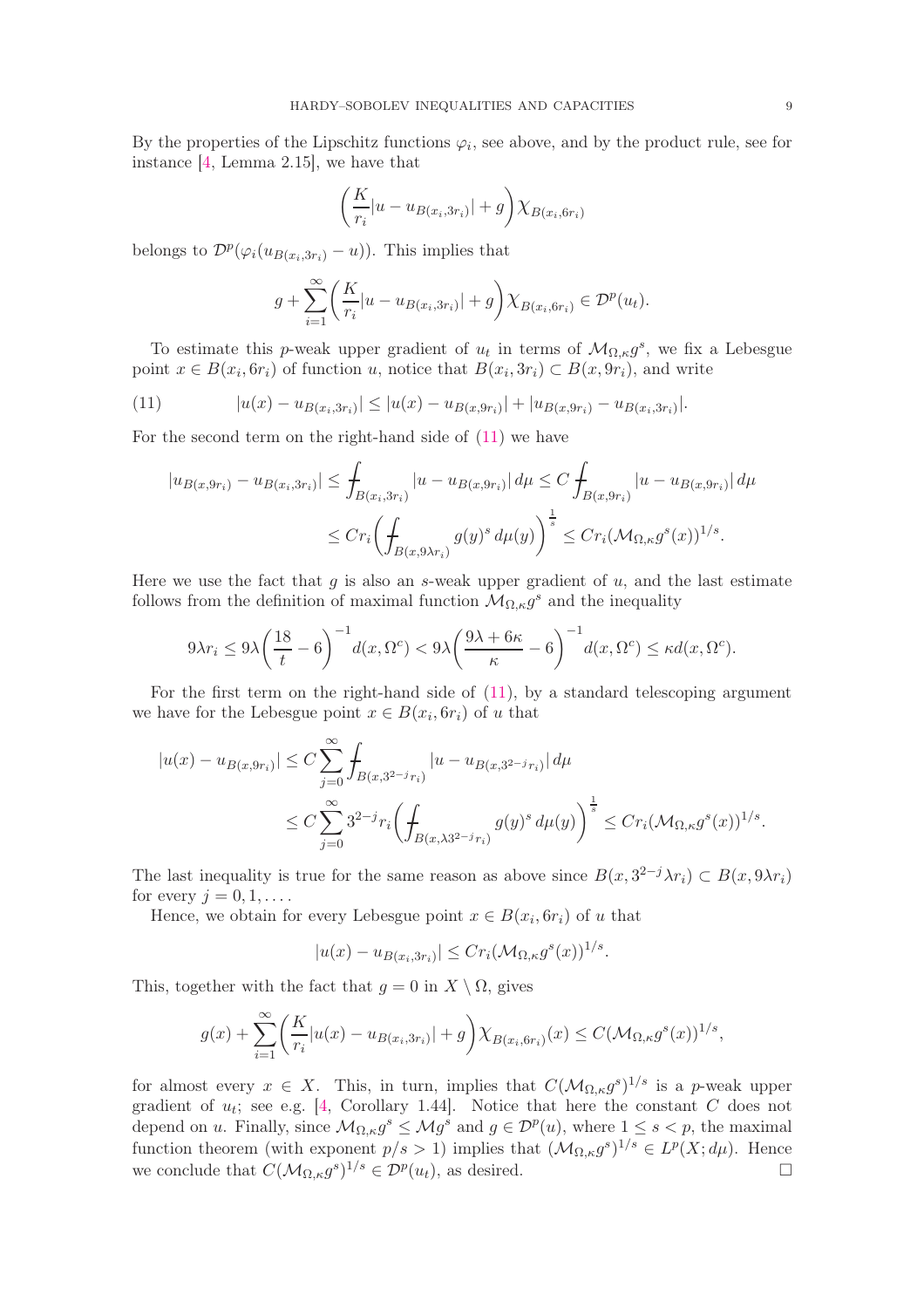#### 5. Quasiadditivity of capacity and Hardy–Sobolev inequalities

<span id="page-9-0"></span>This section contains our main results, which relate weighted Hardy–Sobolev inequalities to the quasiadditivity of the weighted capacities. The general approach in the proofs is similar to those in [\[9,](#page-15-2) [12,](#page-15-3) [14,](#page-15-0) [20\]](#page-15-4), but the present context requires different tools on the level of details. We first show that the validity of the  $(q, p, \beta)$ -Hardy–Sobolev inequality [\(6\)](#page-4-6) in  $\Omega$ , for  $1 < p \le q < \infty$ , implies the quasiadditivity property for the weighted relative capacity with respect to Whitney balls.

<span id="page-9-1"></span>**Theorem 5.1.** Let  $1 < p \leq q < \infty$  and let  $\Omega \subsetneq X$  be an open set. Assume that  $(q, p, \beta)$ -Hardy–Sobolev inequality [\(6\)](#page-4-6) holds in  $\Omega$  with a constant  $C_1$ , and let  $\mathcal{W}_c(\Omega) = \{B_i : i \in \mathbb{N}\}\$ be a Whitney cover of  $\Omega$  for some  $0 < c < 1/3$ . Then there exists a constant C such that

$$
\sum_{i \in \mathbb{N}} \operatorname{cap}_{p,\beta}(E \cap B_i, \Omega)^{\frac{q}{p}} \leq C \operatorname{cap}_{p,\beta}(E, \Omega)^{\frac{q}{p}},
$$

for every set  $E \in \Omega$ .

*Proof.* Let  $E \in \Omega$ . Let  $u \in N_c^{1,p}(\Omega)$  be such that  $u(x) \geq 1$ , for every  $x \in E$ , and let  $g \in \mathcal{D}^p(u)$ .

Fix  $L > 1$  satisfying  $c < (3L)^{-1}$  and recall that  $B_i^* = LB_i$ ,  $i \in \mathbb{N}$ . For every  $i \in \mathbb{N}$ we choose a Lipschitz function  $\varphi_i$  satisfying the following properties:  $\varphi_i(x) = 1$  for every  $x \in B_i$ ,  $\varphi_i$  is  $K/r_i$ -Lipschitz, for some  $K \geq 1$ , and  $0 \leq \varphi_i(x) \leq \chi_{B_i^*}(x)$ , for every  $x \in X$ . For instance, we can take

$$
\varphi_i(x) = \max \left\{ 0, 1 - \frac{d(x, B_i)}{d(B_i, X \setminus B_i^*)} \right\}, \qquad x \in X,
$$

in which case we can choose  $K = (L-1)^{-1}$ . Then, for every  $i \in \mathbb{N}$ ,  $u_i = u\varphi_i \in N_c^{1,p}(\Omega)$ , and the product rule (see [\[4,](#page-15-12) Lemma 2.15]) implies that the function

$$
g_i(x) = (g(x) + Kr_i^{-1}|u(x)|)\chi_{B_i^*}(x), \quad x \in X,
$$

belongs to  $\mathcal{D}^p(u_i)$ . Hence  $u_i$  is a capacity test function for  $E \cap B_i$  and

$$
cap_{p,\beta}(E \cap B_i, \Omega) \le \int_{\Omega} g_i(x)^p d(x, \Omega^c)^{\beta} d\mu(x).
$$

Since  $r_i^{-1} \leq C d(x, \Omega^c)^{-1}$ , for every  $x \in B_i^*$ ,

$$
\left(\int_{\Omega} g_i(x)^p d(x, \Omega^c)^{\beta} d\mu(x)\right)^{\frac{q}{p}}\leq C\left(\int_{B_i^*} g(x)^p d(x, \Omega^c)^{\beta} d\mu(x)\right)^{\frac{q}{p}}+C\left(\int_{B_i^*} |u(x)|^p d(x, \Omega^c)^{-p+\beta} d\mu(x)\right)^{\frac{q}{p}}.
$$

Since  $q > p$ , we can write

$$
\sum_{i=1}^{\infty} \exp_{p,\beta}(E \cap B_i, \Omega)^{\frac{q}{p}} \leq \sum_{i=1}^{\infty} \left( \int_{\Omega} g_i(x)^p d(x, \Omega^c)^{\beta} d\mu(x) \right)^{\frac{q}{p}} \n\leq C \sum_{i=1}^{\infty} \left( \int_{B_i^*} g(x)^p d(x, \Omega^c)^{\beta} d\mu(x) \right)^{\frac{q}{p}} + C \sum_{i=1}^{\infty} \left( \int_{B_i^*} |u(x)|^p d(x, \Omega^c)^{-p+\beta} d\mu(x) \right)^{\frac{q}{p}} \n\leq C \left( \sum_{i=1}^{\infty} \int_{B_i^*} g(x)^p d(x, \Omega^c)^{\beta} d\mu(x) \right)^{\frac{q}{p}} + C \sum_{i=1}^{\infty} \mu(B_i^*)^{\frac{q}{p} \frac{q-p}{q}} \int_{B_i^*} \frac{|u(x)|^q}{d(x, \Omega^c)^{\frac{q}{p}(p-\beta)}} d\mu(x).
$$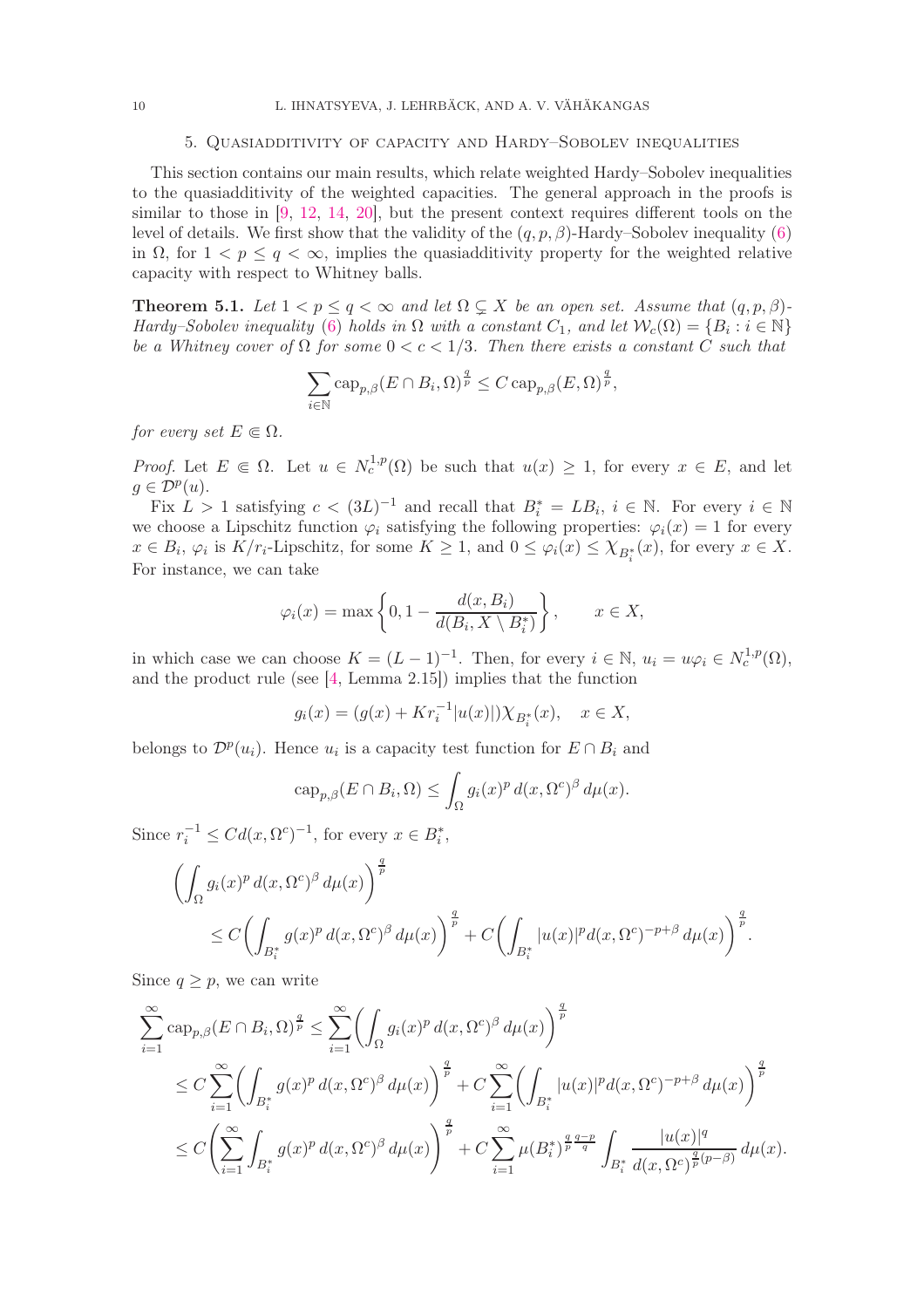For the first term on the right-hand side, due to the finite overlap of the balls  $B_i^*$ , we get

$$
\left(\sum_{i=1}^{\infty}\int_{B_i^*} g(x)^p\,d(x,\Omega^c)^{\beta}\,d\mu(x)\right)^{\frac{q}{p}} \leq C \biggl(\int_{\Omega} g(x)^p\,d(x,\Omega^c)^{\beta}\,d\mu(x)\biggr)^{\frac{q}{p}}.
$$

To estimate the second term, we notice from Lemma [2.1](#page-4-8) that  $B_i^* \subset B(x, d(x, \Omega^c))$ , for every  $x \in B_i^*$ . This inclusion together with the finite overlap of the balls  $B_i^*$  and inequality [\(6\)](#page-4-6) gives

$$
\sum_{i=1}^{\infty} \mu(B_i^*)^{\frac{q-p}{p}} \int_{B_i^*} \frac{|u(x)|^q}{d(x,\Omega^c)^{\frac{q}{p}(p-\beta)}} d\mu(x)
$$
\n
$$
\leq C \sum_{i=1}^{\infty} \int_{B_i^*} \frac{|u(x)|^q}{d(x,\Omega^c)^{\frac{q}{p}(p-\beta)}} \mu(B(x,d(x,\Omega^c)))^{\frac{q-p}{p}} d\mu(x)
$$
\n
$$
\leq C \int_{\Omega} \frac{|u(x)|^q}{d(x,\Omega^c)^{\frac{q}{p}(p-\beta)}} \mu(B(x,d(x,\Omega^c)))^{\frac{q-p}{p}} d\mu(x)
$$
\n
$$
\leq C \left( \int_{\Omega} g(x)^p d(x,\Omega^c)^{\beta} d\mu(x) \right)^{\frac{q}{p}}.
$$

After collecting the estimates above, and taking the infimum first over all  $g \in \mathcal{D}^p(u)$  and then over all functions u as above, the claim follows.  $\Box$ 

For  $q \leq \frac{Qp}{Q-p}$  $\frac{Qp}{Q-p}$  and sufficiently small parameters c, there is also a partial converse of Theorem [5.1.](#page-9-1) In addition to the quasiadditivity property in part [\(ii\),](#page-10-1) the next result contains the *weak quasiadditivity* property in part [\(iii\).](#page-10-2)

<span id="page-10-0"></span>Theorem 5.2. Let  $1 \leq p \leq q \leq \frac{Qp}{Q-1}$  $\frac{Qp}{Q-p}$  and assume that X supports a  $(1, s)$ -Poincaré inequality for some  $1 < s < p$  with a dilation constant  $\lambda$ . Let  $\Omega \subsetneq X$  be an open set and let  $\mathcal{W}_c(\Omega) = \{B_i : i \in \mathbb{N}\}\$ be a Whitney cover of  $\Omega$  with  $0 < c < \frac{1}{45\lambda + 8}$ . Then the following conditions are equivalent:

- <span id="page-10-3"></span><span id="page-10-1"></span>(i) The  $(q, p, \beta)$ -Hardy–Sobolev inequality [\(6\)](#page-4-6) holds in  $\Omega$ .
- (ii) There exist constants  $C_1$  and  $C_2$  such that

$$
\sum_{i=1}^{\infty} \operatorname{cap}_{p,\beta}(E \cap B_i, \Omega)^{\frac{q}{p}} \le C_1 \operatorname{cap}_{p,\beta}(E, \Omega)^{\frac{q}{p}},
$$

for every set  $E \in \Omega$ , and the capacity lower bound [\(9\)](#page-6-1) holds with the constant  $C_2$ for every ball  $B_i \in \mathcal{W}_c(\Omega)$ .

<span id="page-10-2"></span>(iii) There exist constants  $C_1$  and  $C_2$  such that

$$
\sum_{i\in I} \operatorname{cap}_{p,\beta}(B_i,\Omega)^{\frac{q}{p}} \le C_1 \operatorname{cap}_{p,\beta}\left(\bigcup_{i\in I} B_i,\Omega\right)^{\frac{q}{p}},
$$

whenever  $I \subset \mathbb{N}$  is a finite set, and the capacity lower bound [\(9\)](#page-6-1) holds with the constant  $C_2$  for every ball  $B_i \in \mathcal{W}_c(\Omega)$ .

Proof. The implication from [\(i\)](#page-10-3) to [\(ii\)](#page-10-1) follows from Lemma [3.2](#page-6-2) and Theorem [5.1.](#page-9-1) The implication from [\(ii\)](#page-10-1) to [\(iii\)](#page-10-2) follows by considering  $E = \bigcup_{i \in I} B_i$ .

Assume now that condition [\(iii\)](#page-10-2) holds with a constant  $C_1$ . To show that [\(i\)](#page-10-3) holds, by Theorem [3.1](#page-4-1) it suffices to prove that there exists a constant  $C$  such that

<span id="page-10-4"></span>(12) 
$$
\int_{E} \frac{\mu(B(x, d(x, \Omega^c)))^{\frac{q-p}{p}}}{d(x, \Omega^c)^{\frac{q}{p}(p-\beta)}} d\mu(x) \leq C \operatorname{cap}_{p,\beta}(E, \Omega)^{\frac{q}{p}},
$$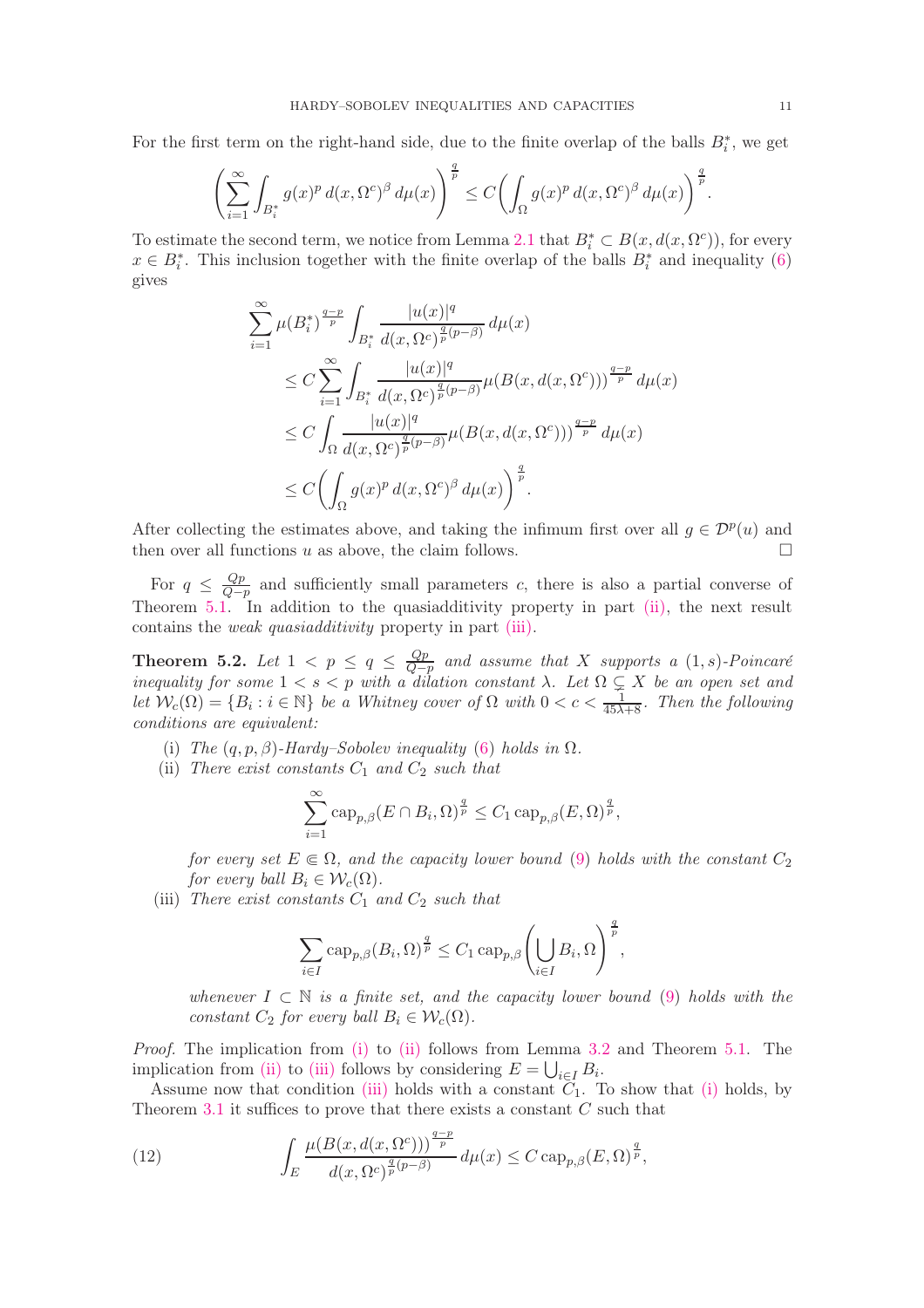for every set  $E \in \Omega$ . To this end, fix  $E \in \Omega$ , let  $u \in N_c^{1,p}(\Omega)$  be such that  $u(x) \geq 1$  for every  $x \in E$ , and let  $g \in \mathcal{D}^p(u)$ . By considering |u| instead of u, we may assume that  $u \geq 0$  in X; observe that  $|u| \in N_c^{1,p}(\Omega)$  and  $g \in \mathcal{D}^p(|u|)$ .

Partition  $\mathcal{W}_c(\Omega) = \{B_i : i \in \mathbb{N}\}\$ into two subfamilies:  $\mathcal{W}^1 = \{B_i \in \mathcal{W}_c(\Omega) : u_{B_i} < \frac{1}{2}\}\$ and  $\mathcal{W}^2 = \mathcal{W}_c(\Omega) \setminus \mathcal{W}^1$ . Observe that  $\mathcal{W}^2$  is necessarily finite since  $u \in N_c^{1,p}(\Omega)$ . The left-hand side of [\(12\)](#page-10-4) can be estimated from above by

(13) 
$$
\left(\sum_{B\in\mathcal{W}^1}+\sum_{B\in\mathcal{W}^2}\right)\int_{E\cap B}\frac{\mu(B(x,d(x,\Omega^c)))^{\frac{q-p}{p}}}{d(x,\Omega^c)^{\frac{q}{p}(p-\beta)}}d\mu(x).
$$

To estimate the first sum, we observe that, for every  $B_i \in \mathcal{W}^1$  and every  $x \in E \cap B_i$ ,

<span id="page-11-0"></span>
$$
\frac{1}{2} = 1 - \frac{1}{2} < u(x) - u_{B_i} = |u(x) - u_{B_i}|.
$$

By the definition and the properties of Whitney balls, see Lemma [2.1,](#page-4-8) if  $B_i \in \mathcal{W}_c(\Omega)$  and  $x \in B_i$ , then

<span id="page-11-1"></span>
$$
B_i \subset B(x, d(x, \Omega^c)) \quad \text{and} \quad (1/c - 1)r_i \le d(x, \Omega^c) \le (1/c + 1)r_i.
$$

Consequently,

(14) 
$$
\mu(B_i) \le \mu(B(x, d(x, \Omega^c))) \quad \text{and} \quad \mu(B(x, d(x, \Omega^c))) \le C\mu(B_i)
$$

for every  $x \in B_i$ .

Since X supports a  $(1, s)$ -Poincaré inequality for  $1 < s < p$  with the dilation constant  $\lambda$ , then X supports a  $(1, p)$ -Poincaré inequality with the same dilation constant  $\lambda$ , and hence the  $(q, p)$ -Poincaré inequality with the dilation constant  $2\lambda$ ; see [\[4,](#page-15-12) Theorem 4.21].

The observations above lead to the estimates

$$
\sum_{B \in \mathcal{W}^1} \int_{E \cap B} \frac{\mu(B(x, d(x, \Omega^c))^{\frac{q-p}{p}}}{d(x, \Omega^c)^{\frac{q}{p}(p-\beta)}} d\mu(x) \le C \sum_{B_i \in \mathcal{W}^1} \frac{(\mu(B_i) r_i^{\beta})^{\frac{q}{p}}}{r_i^q} \int_{B_i} |u(x) - u_{B_i}|^q d\mu(x)
$$
\n
$$
\le C \sum_{B_i \in \mathcal{W}^1} \frac{(\mu(B_i) r_i^{\beta})^{\frac{q}{p}}}{r_i^q} r_i^q \left(\int_{2\lambda B_i} g(x)^p d\mu(x)\right)^{\frac{q}{p}}
$$
\n
$$
\le C \left(\sum_{B \in \mathcal{W}^1} \int_{2\lambda B} g(x)^p d(x, \Omega^c)^{\beta} d\mu(x)\right)^{\frac{q}{p}}
$$
\n
$$
\le C \left(\int_{\Omega} g(x)^p d(x, \Omega^c)^{\beta} d\mu(x)\right)^{\frac{q}{p}}.
$$

The last inequality follows from the finite overlap of dilated Whitney balls  $2\lambda B$  which is guaranteed by the relation between c and  $\lambda$  in the formulation of the theorem.

To estimate the second sum in [\(13\)](#page-11-0), let  $B_i = B(x_i, r_i) \in \mathcal{W}^2$  and  $x \in B_i$ . Recall that  $r_i = cd(x_i, \Omega^c)$ , where  $c < \frac{1}{45\lambda + 8} < \frac{1}{20}$ . Choose a number t such that  $\frac{18c}{1-2c} < t < \frac{6}{15\lambda + 2}$ ; then, in particular,  $0 < t < 1$ . Let  $\mathcal{W}_{t/18}(\Omega) = \{B(x'_j, r'_j) : j \in \mathbb{N}\}\$ be a Whitney cover of  $\Omega$ ,  $\{\varphi_i\}$  be a partition of unity related to  $\mathcal{W}_{t/18}(\Omega)$ , and  $u_t$  be the the discrete convolution of  $u \geq 0$  at scale t as in [\(10\)](#page-7-1). Then  $x \in B(x'_j, r'_j)$  for some  $j \in \mathbb{N}$  and the choice of t guarantees that  $r_i \leq r'_j$ , since by property (3) of Lemma [2.1](#page-4-8) we have

$$
(1/c - 1)r_i \le d(x, \Omega^c) \le (18/t + 1)r'_j,
$$

which implies

$$
r_i \le \frac{18/t + 1}{1/c - 1} r'_j \le r'_j.
$$

Similarly, we obtain that  $r'_j \leq Cr_i$ , for some  $C > 0$ , since

$$
(18/t - 1)r'_j \le d(x, \Omega^c) \le (1/c + 1)r_i.
$$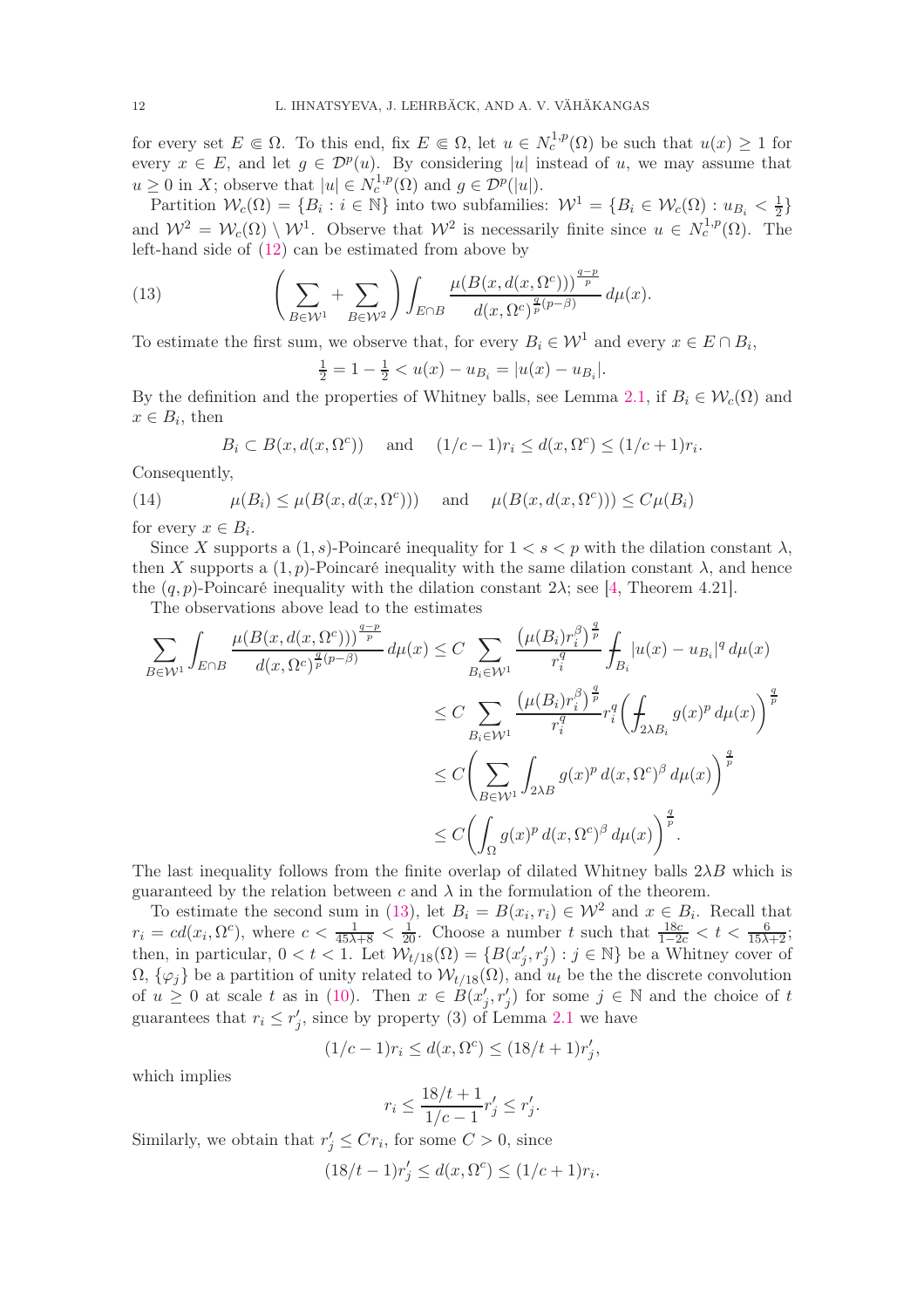By the definition of the discrete convolution  $u_t$ , properties of functions  $\varphi_j$ , the inclusion  $B(x_i, r_i) \subset B(x'_j, 3r'_j)$  (from  $r_i \leq r'_j$ ), and the doubling condition for measure  $\mu$ , we obtain

<span id="page-12-0"></span>(15) 
$$
u_t(x) \ge \varphi_j(x) \int_{B(x'_j, 3r'_j)} u(y) d\mu(y) \ge C \int_{B(x'_j, 3r'_j)} u(y) d\mu(y) \ge C \int_{B(x_i, r_i)} u(y) d\mu(y) \ge C u_{B_i} \ge \frac{C}{2},
$$

where C depends on  $\lambda$ , c, and the doubling constant of the measure  $\mu$ .

Since  $u \in N_c^{1,p}(\Omega)$ , we have that  $u \in L^p(X; d\mu)$ , and hence  $u_t \in L^p(X; d\mu)$ ; see the comment before Lemma [4.2.](#page-7-0) Furthermore, by Lemma [4.2](#page-7-0) the set  $\mathcal{D}^p(u_t)$  is nonempty, and as the sum in [\(10\)](#page-7-1) has only finitely many non-zero terms for  $u \in N_c^{1,p}(\Omega)$ , the support of  $u_t$  is bounded and has a positive distance to  $\Omega^c$ . Thus we conclude that  $u_t \in N_c^{1,p}(\Omega)$ .

By [\(15\)](#page-12-0) there exists  $C_2 > 0$  such that  $C_2 u_t \geq 1$  in  $\bigcup_{B \in \mathcal{W}^2} B$ . Hence,  $C_2 u_t$  is a capacity test function for  $\text{cap}_{p,\beta}(\bigcup_{B\in\mathcal{W}^2}B,\Omega)$ . Since  $t < 6/(15\lambda+2)$ , we can choose  $0 < \kappa <$ 1/5 such that  $t < 6\kappa/(3\lambda + 2\kappa)$ , and, by Lemma [4.2,](#page-7-0) there is a constant  $C_3$  such that  $C_3(\mathcal{M}_{\Omega,\kappa}g^s)^{1/s} \in \mathcal{D}^p(u_t).$ 

Let  $B_i = B(x_i, r_i) \in \mathcal{W}^2$ . By inequalities [\(14\)](#page-11-1) and [\(9\)](#page-6-1), it follows that

$$
\int_{E \cap B_i} \frac{\mu(B(x, d(x, \Omega^c)))^{\frac{q-p}{p}}}{d(x, \Omega^c)^{\frac{q}{p}(p-\beta)}} d\mu(x) \leq C \mu(B_i)^{\frac{q}{p}-1} \int_{E \cap B_i} d(x, \Omega^c)^{\frac{q}{p}(\beta-p)} d\mu(x)
$$
  

$$
\leq C \big(\mu(B_i) r_i^{\beta-p}\big)^{q/p} \leq C \operatorname{cap}_{p,\beta}(B_i, \Omega)^{q/p}.
$$

Since  $W^2$  is finite, we obtain from the assumed condition [\(iii\)](#page-10-2) that

$$
\sum_{B \in \mathcal{W}^2} \int_{E \cap B} \frac{\mu(B(x, d(x, \Omega^c)))^{\frac{q-p}{p}}}{d(x, \Omega^c)^{\frac{q}{p}(p-\beta)}} d\mu(x) \le C \sum_{B \in \mathcal{W}^2} \operatorname{cap}_{p,\beta} (B, \Omega)^{\frac{q}{p}} \n\le C \operatorname{cap}_{p,\beta} \left( \bigcup_{B \in \mathcal{W}^2} B, \Omega \right)^{\frac{q}{p}} \n\le C \left( \int_{\Omega} (\mathcal{M}_{\Omega, \kappa} g^s(x))^{p/s} d(x, \Omega^c)^{\beta} d\mu(x) \right)^{\frac{q}{p}} \n\le C \left( \int_{\Omega} g(x)^p d(x, \Omega^c)^{\beta} d\mu \right)^{\frac{q}{p}},
$$

where the last inequality is valid since  $s < p$ , and thus the maximal operator  $\mathcal{M}_{\Omega,\kappa}$  is bounded on  $L^{p/s}(\Omega, w_\beta \, d\mu)$  by Lemma [4.1.](#page-6-3)

By combining the estimates for  $W^1$  and  $W^2$  we obtain

$$
\int_{E} \frac{\mu(B(x, d(x, \Omega^c)))^{\frac{q-p}{p}}}{d(x, \Omega^c)^{\frac{q}{p}(p-\beta)}} d\mu(x) \le \sum_{B \in \mathcal{W}} \int_{E \cap B} \frac{\mu(B(x, d(x, \Omega^c)))^{\frac{q-p}{p}}}{d(x, \Omega^c)^{\frac{q}{p}(p-\beta)}} d\mu(x)
$$
  

$$
\le C \left( \int_{\Omega} g(x)^p d(x, \Omega^c)^{\beta} d\mu \right)^{\frac{q}{p}}.
$$

The desired estimate [\(12\)](#page-10-4) follows by taking infimum over all  $g \in \mathcal{D}^p(u)$  and then over all functions  $u$  as above.

Theorem [5.2](#page-10-0) gives the following implication for the validity of  $(q, p, \beta)$ -Hardy–Sobolev inequalities for different values of the parameter  $q$ . Observe that this is not completely obvious from the statement of the Hardy–Sobolev inequality.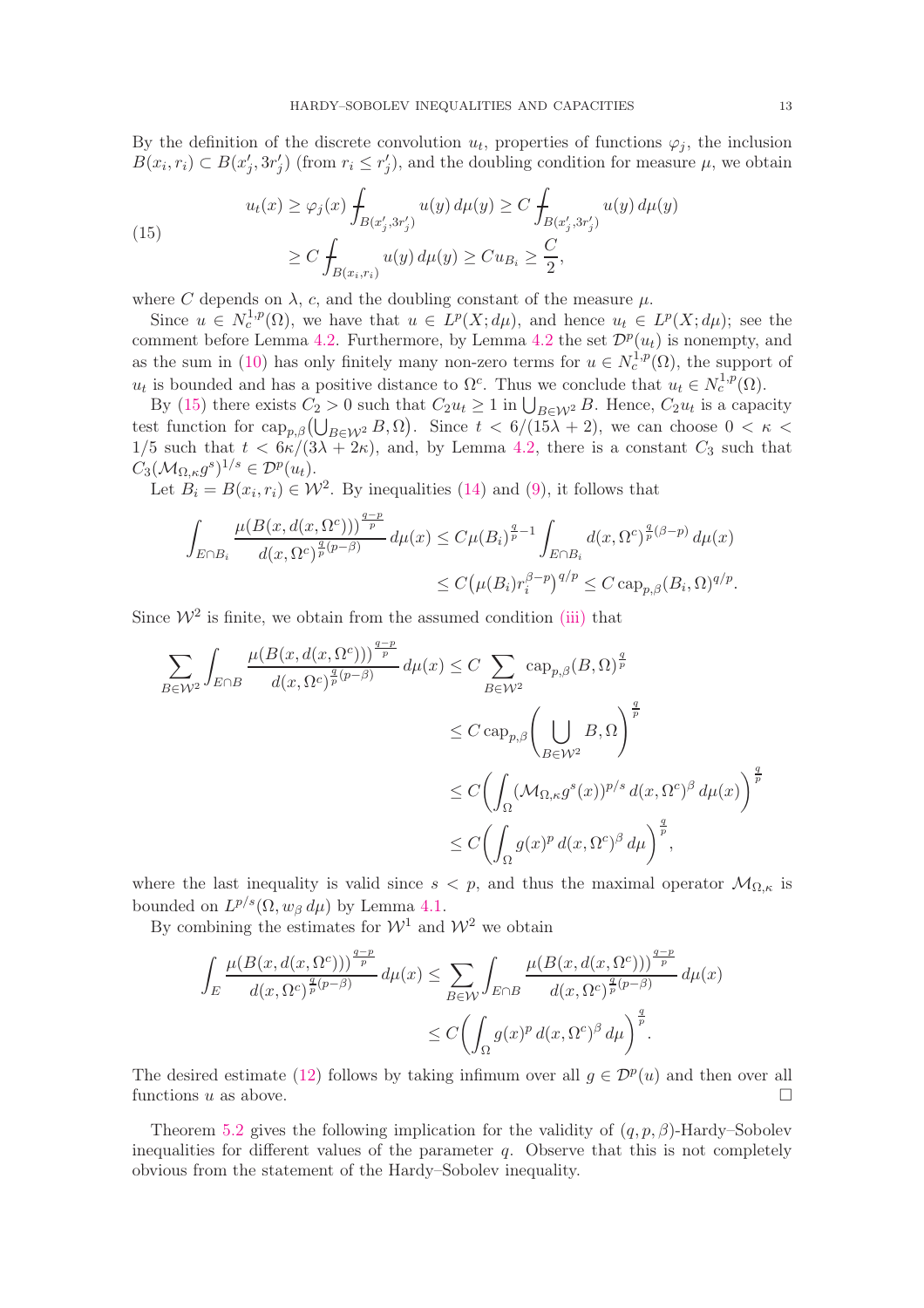*Remark* 5.3. Let  $1 < p \leq q < p^* = \frac{Qp}{Q-1}$  $\frac{Qp}{Q-p}$  and  $\beta \in \mathbb{R}$ , and assume that X supports a  $(1, s)$ -Poincaré inequality for some  $1 < s < p$ . If a  $(q, p, \beta)$ -Hardy–Sobolev inequality holds in an open set  $\Omega \subsetneq X$ , then also  $(q', p, \beta)$ -Hardy–Sobolev inequalities hold in  $\Omega$  for every  $q \leq q' \leq p^*$ . This follows from Theorem [5.2](#page-10-0) and the fact that if  $q \leq q'$ , then

$$
\left(\sum_{i=1}^{\infty} \operatorname{cap}_{p,\beta}(E \cap B_i, \Omega)^{\frac{q'}{p}}\right)^{\frac{p}{q'}} \le \left(\sum_{i=1}^{\infty} \operatorname{cap}_{p,\beta}(E \cap B_i, \Omega)^{\frac{q}{p}}\right)^{\frac{p}{q}}
$$

<span id="page-13-0"></span>whenever  $E \subset \Omega$  and  $\mathcal{W}_c(\Omega) = \{B_i : i \in \mathbb{N}\}\$ is a Whitney cover of  $\Omega$ .

## 6. Special cases and examples

The main results of the paper are obtained under the assumption that the measure  $\mu$  is doubling. In particular,  $\mu$  satisfies for some  $Q > 0$  the inequality

$$
\frac{\mu(B(y,r))}{\mu(B(x,R))} \ge C\left(\frac{r}{R}\right)^Q,
$$

whenever  $0 < r \leq R < \text{diam } X$  and  $y \in B(x, R)$ .

If  $X$  is connected (this is guaranteed in our setting by the Poincaré inequalities), then there exists also a constant  $Q_u$  satisfying  $0 < Q_u \leq Q$  and such that

(16) 
$$
\frac{\mu(B(y,r))}{\mu(B(x,R))} \leq C \left(\frac{r}{R}\right)^{Q_u},
$$

whenever  $0 < r \leq R < \text{diam } X$  and  $y \in B(x, R)$ ; see e.g. [\[4,](#page-15-12) Corollary 3.8].

If there are uniform upper and lower bounds for the measures of the balls, that is,

$$
C^{-1}r^{Q} \le \mu(B(x,r)) \le Cr^{Q}
$$

for every  $x \in X$  and all  $0 < r <$  diam $(X)$ , the measure  $\mu$  is said to be *Ahlfors Q-regular*. The above exponent  $Q > 0$  plays the same role as n does in  $\mathbb{R}^n$ . In the Q-regular case the  $(q, p, \beta)$ -Hardy–Sobolev inequality [\(6\)](#page-4-6) can be written in a simpler form

<span id="page-13-2"></span>(17) 
$$
\left(\int_{\Omega} |u(x)|^q d(x, \Omega^c)^{\frac{q}{p}(Q-p+\beta)-Q} d\mu(x)\right)^{\frac{1}{q}} \leq C \left(\int_{\Omega} g(x)^p d(x, \Omega^c)^{\beta} d\mu\right)^{\frac{1}{p}},
$$

and Theorem [5.2](#page-10-0) implies the following characterization. In  $X = \mathbb{R}^n$  (equipped with the usual Euclidean distance and the Lebesgue measure), the corresponding result in terms of Whitney cubes has been considered in [\[14,](#page-15-0) Theorem 10.52] in the unweighted case  $\beta = 0$ , but the weighted result is new even in  $\mathbb{R}^n$ . Since  $N^{1,p}(\mathbb{R}^n) = W^{1,p}(\mathbb{R}^n)$  and  $\mathbb{R}^n$ supports (1, s)-Poincaré inequalities for every  $s \ge 1$  with  $\lambda = 1$ , Theorem [1.1](#page-1-0) follows from Corollary [6.1.](#page-13-1)

<span id="page-13-1"></span>Corollary 6.1. Let X be a metric space equipped with an Ahlfors Q-regular measure  $\mu$ and let  $1 < p \leq q \leq \frac{Qp}{Q-q}$  $\frac{Qp}{Q-p}$ . Assume that X supports a  $(1, s)$ -Poincaré inequality for some  $1 < s < p$  with a dilation constant  $\lambda$ . Let  $\mathcal{W}_c(\Omega) = \{B_i : i \in \mathbb{N}\}, B_i = (x_i, r_i),$  be a Whitney cover of an open set  $\Omega \subsetneq X$ , with  $0 < c < \frac{1}{45\lambda+8}$ . Then the following conditions are equivalent:

- <span id="page-13-3"></span>(i) Hardy–Sobolev inequality [\(17\)](#page-13-2) holds in  $\Omega$ .
- (ii) There exist constants  $C_1$  and  $C_2$  such that

$$
\sum_{i=1}^{\infty} \operatorname{cap}_{p,\beta}(E \cap B_i, \Omega)^{\frac{q}{p}} \le C_1 \operatorname{cap}_{p,\beta}(E, \Omega)^{\frac{q}{p}},
$$

for every set  $E \in \Omega$ , and  $\text{cap}_{p,\beta}(B_i,\Omega) \geq C_2 r_i^{Q+\beta-p}$  $i^{Q+p-p}$  for every  $i \in \mathbb{N}$ .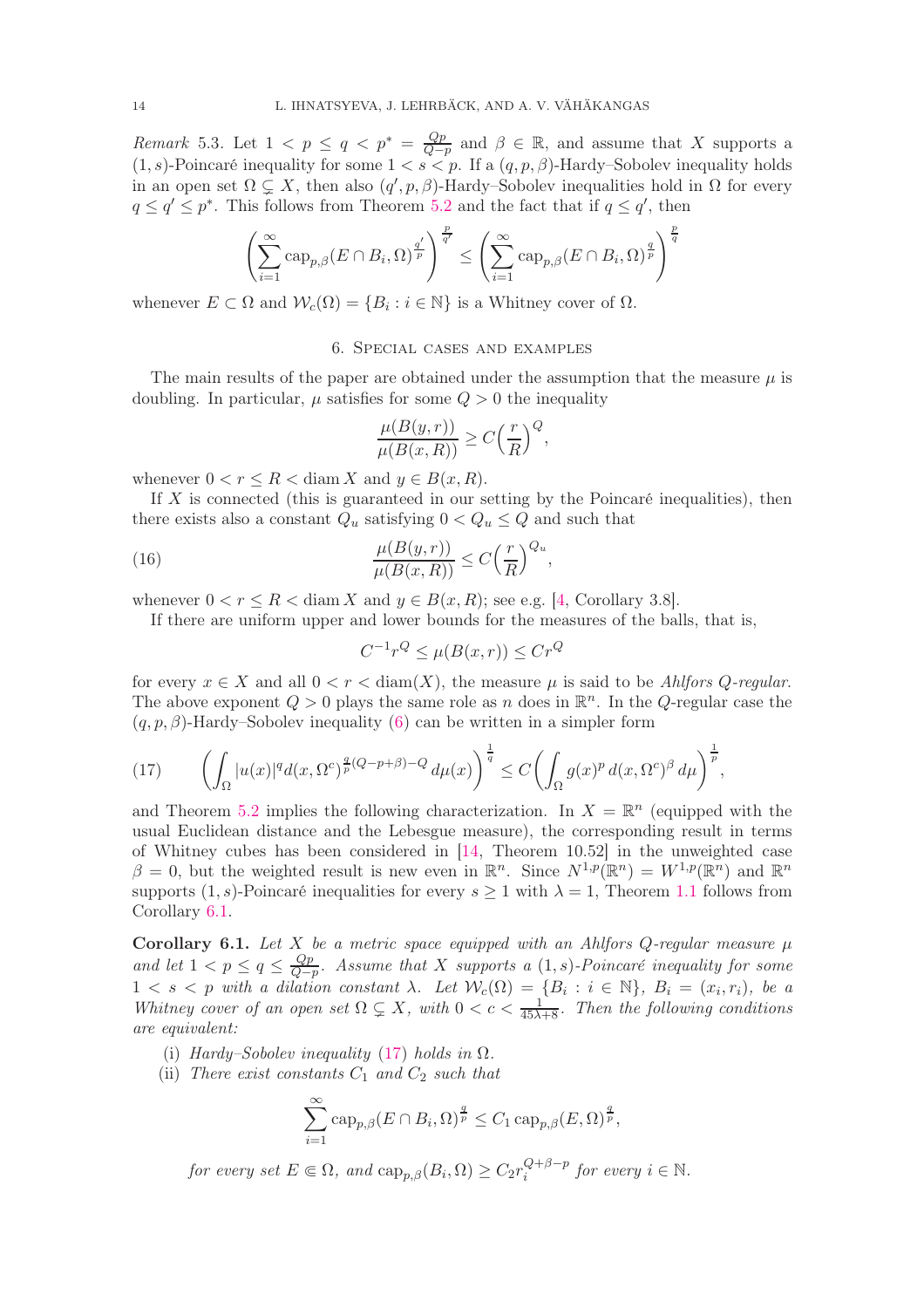<span id="page-14-0"></span>(iii) There exist constants  $C_1$  and  $C_2$  such that

$$
\sum_{i \in I} \operatorname{cap}_{p,\beta}(B_i, \Omega)^{\frac{q}{p}} \le C_1 \operatorname{cap}_{p,\beta}\left(\bigcup_{i \in I} B_i, \Omega\right)^{\frac{q}{p}},
$$

whenever  $I \subset \mathbb{N}$  is a finite set, and  $\text{cap}_{p,\beta}(B_i,\Omega) \geq C_2 r_i^{Q+\beta-p}$  $i^{Q+\rho-p}$  for every  $i \in \mathbb{N}$ .

When  $1 < p < Q$  and  $\beta = 0$ , the capacity lower bound  $\text{cap}_p(B, \Omega) \ge Cr^{Q-p}$  holds for all Whitney balls  $B = B(x, r) \in W_c(\Omega)$ , at least if X is unbounded or diam $(\Omega) < \frac{1}{4}$  $\frac{1}{4}$  diam $(X);$ see [\[18,](#page-15-1) Lemma 2] and [\[5,](#page-15-20) Proposition 6.1] for details. Here  $\text{cap}_p(B, \Omega) = \text{cap}_{p,0}(B, \Omega)$ . (More generally, the capacity lower bound [\(9\)](#page-6-1) holds in the unweighted case  $\beta = 0$  if  $1 < p < Q_u$ , by the same references.)

Consequently, in certain cases, for instance if  $X$  is an unbounded  $Q$ -regular space and  $1 < p < Q, \beta = 0$ , there is no need to assume the capacity lower bound in conditions [\(ii\)](#page-13-3) and [\(iii\)](#page-14-0) in Corollary [6.1.](#page-13-1) This also shows that the weighted capacity lower bound  $(9)$ , for every Whitney ball, is not alone sufficient for the  $(q, p, \beta)$ -Hardy–Sobolev inequality in Theorem [5.2.](#page-10-0) For instance, consider  $X = \mathbb{R}^n$  equipped with the usual Euclidean distance and the Lebesgue measure. Then  $Q = n$ , and for every  $1 < p < n$  and  $p \le q < \frac{np}{n-p}$  there are open sets where the  $(q, p, 0)$ -Hardy–Sobolev inequality does not hold. When  $1 < p = q < n$ , one such an example is given by the complement of any (non-empty) Ahlfors  $(n-p)$ -regular set, by [\[16,](#page-15-21) Theorem 1.1]; see also [\[19,](#page-15-10) Example 4.7] for counterexamples in more general cases.

On the other hand, even if the capacity lower bound [\(9\)](#page-6-1) is not always needed, it is not possible to remove this part from conditions [\(ii\)](#page-13-3) and [\(iii\)](#page-14-0) in Theorem [5.2.](#page-10-0) This is illustrated by the next example.

Example 6.2. Consider  $X = \mathbb{R}^n$ , equipped with the usual Euclidean distance and the Lebesgue measure. Then  $N^{1,p}(\mathbb{R}^n) = W^{1,p}(\mathbb{R}^n)$ , and  $|\nabla u| \in \mathcal{D}_p(u)$  if  $u \in W^{1,p}(\mathbb{R}^n)$ ; see e.g. [\[4,](#page-15-12) A.1 and Proposition A.13].

Let  $1 < p < \infty$  and  $\beta \geq 0$ , and choose  $\Omega = B(0,1) \subset \mathbb{R}^n$ . For every  $j \in \mathbb{N}$ , let  $u_j$ be a Lipschitz continuous function in  $\mathbb{R}^n$ , satisfying the following properties:  $u_j = 1$  in  $B(0, 1 - 2^{-j}), u_j = 0$  in  $\mathbb{R}^n \setminus B(0, 1 - 2^{-j-1}),$  and  $|\nabla u| \leq 2^{j+1}$  almost everywhere in  $A_j = B(0, 1 - 2^{-j-1}) \setminus B(0, 1 - 2^{-j}).$  Then we have for every  $j \in \mathbb{N}$  that  $u_j \in W_0^{1,p}$  $\binom{1,p}{0}$ has a compact support in  $\Omega$  and

$$
\int_{\Omega} |\nabla u_j(x)|^p d(x, \Omega^c)^{\beta} d\mu \le \mu(A_j) 2^{(j+1)p} 2^{-j\beta} \le C 2^{-j(1-p+\beta)}.
$$

If  $\beta > p-1$ , then  $2^{-j(1-p+\beta)} \to 0$  as  $j \to \infty$ .

Let  $W_c(\Omega) = \{B_i : i \in \mathbb{N}\}\$ be a Whitney cover of  $\Omega$ . When  $i \in \mathbb{N}$  is fixed, the functions  $u_j$  are test functions for the capacity  $\text{cap}_{p,\beta}(B_i,\Omega)$  for all sufficiently large j. Thus the above computation shows that if  $\beta > p-1$ , then  $\text{cap}_{p,\beta}(B_i,\Omega) = 0$  for all Whitney balls  $B_i \in \mathcal{W}_c(\Omega)$ , and so the capacity lower bound [\(9\)](#page-6-1) does not hold in this case. Lemma [3.2](#page-6-2) (or a direct computation for the functions  $u_j$ ) implies that neither does the  $(q, p, \beta)$ -Hardy– Sobolev inequality hold when  $\beta > p - 1$ . Nevertheless, the quasiadditivity property

$$
\sum_{i\in\mathbb{N}} \text{cap}_{p,\beta}(E\cap B_i,\Omega)^{\frac{q}{p}}\leq C\, \text{cap}_{p,\beta}(E,\Omega)^{\frac{q}{p}}
$$

holds trivially for every set  $E \in \Omega$ , since all the terms on the left-hand side are zero. This shows that in addition to the quasiadditivity property, also the capacity lower bound is really needed in assertions [\(ii\)](#page-13-3) and [\(iii\)](#page-14-0) of Theorem [5.2](#page-10-0) and in the corresponding assertions of Corollary [6.1.](#page-13-1)